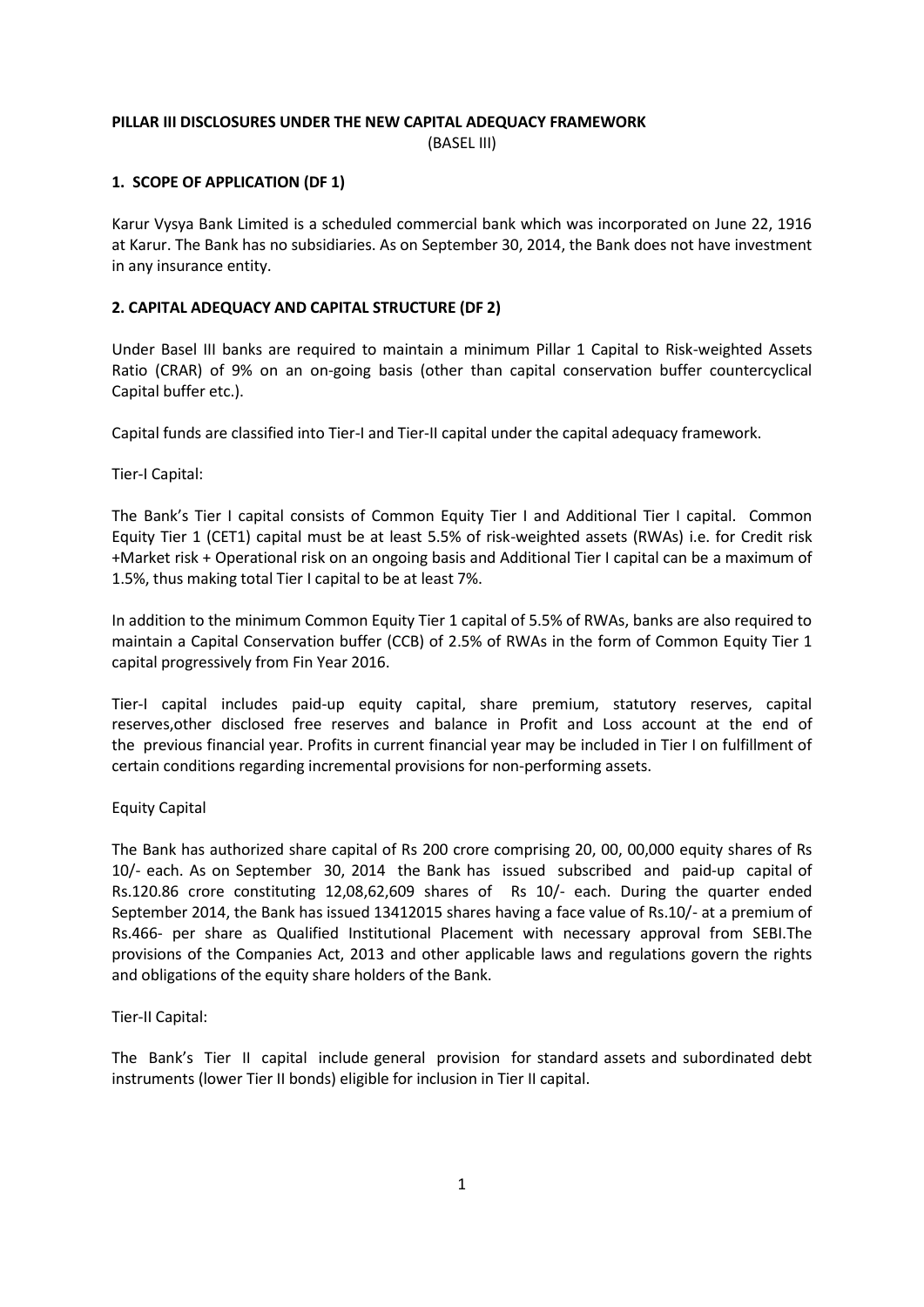Provisions or loan-loss reserves held against future, presently unidentified losses, which are freely available to meet losses which subsequently materialize, will qualify for inclusion within Tier 2 capital. Tier II capital will also include debt capital instruments issued by banks and premium, if any, and Revaluation Reserves.

#### **Tier II Subordinated Debt (Lower II bonds)**

As on September 30, 2014, the Bank had an outstanding subordinated debt (Unsecured Redeemable Non-convertible subordinated lower Tier II Bonds) aggregating Rs.150 crore, the details of which are stated below:

(Rs in Crore)

| <b>Issue Series</b> | Deemed Date of<br>Allotment | Coupon Rate(% p.a) | Tenor<br>(in Months) | Equivalent<br>Amount as on<br>September2014 |
|---------------------|-----------------------------|--------------------|----------------------|---------------------------------------------|
|                     | September 25,<br>2009       | 9.86               | 120                  | 150.00                                      |

# Composition of Capital – Tier I and Tier II:

| Particulars As on September 30, 2014                                        | (Rs in crore) |  |  |
|-----------------------------------------------------------------------------|---------------|--|--|
| 1. Tier I capital                                                           |               |  |  |
| 1.1 Paid-up share capital                                                   | 120.86        |  |  |
| 1.2 Reserves                                                                | 3830.41       |  |  |
| 1.3 Gross Tier I capital $(1.1 + 1.2)$                                      | 3951.27       |  |  |
| 1.4 Deductions                                                              | 16.12         |  |  |
| 1.5 Total Tier I capital (1.3 - 1.4)                                        | 3935.15       |  |  |
| 2. Tier II capital                                                          |               |  |  |
| 2.1 Subordinated Debt (Lower Tier II bonds)                                 | 150.00        |  |  |
| 2.2 General Provisions/IRA and Revaluation Reserves                         | 179.65        |  |  |
| 2.3 Investment Reserve                                                      | 0.00          |  |  |
| 2.4 Gross Tier II capital (2.1 + 2.2+2.3)                                   | 329.65        |  |  |
| 2.5 Deductions                                                              | 52.00         |  |  |
| 2.6 Total Tier II capital (2.4 - 2.5)                                       | 277.65        |  |  |
| 3. Debt capital instruments eligible for inclusion in Upper Tier II capital |               |  |  |
| 3.1 Total amount outstanding                                                |               |  |  |
| 3.2 Of which amount raised during the current year -                        |               |  |  |
| 3.3 Amount eligible to be reckoned as capital funds                         |               |  |  |
| 4. Subordinated debt eligible for inclusion in Lower Tier II capital        |               |  |  |
| 4.1 Total amount outstanding                                                |               |  |  |
| 4.2 Of which amount raised during the current year -                        |               |  |  |
| 4.3 Amount eligible to be reckoned as capital funds                         |               |  |  |
| 5. Other deductions from capital                                            |               |  |  |
| 5.1 Other deductions from capital                                           |               |  |  |
| 6. Total eligible capital                                                   | 4212.80       |  |  |
| 6.1 Total eligible capital $(1.5 + 2.6)$                                    | 4212.80       |  |  |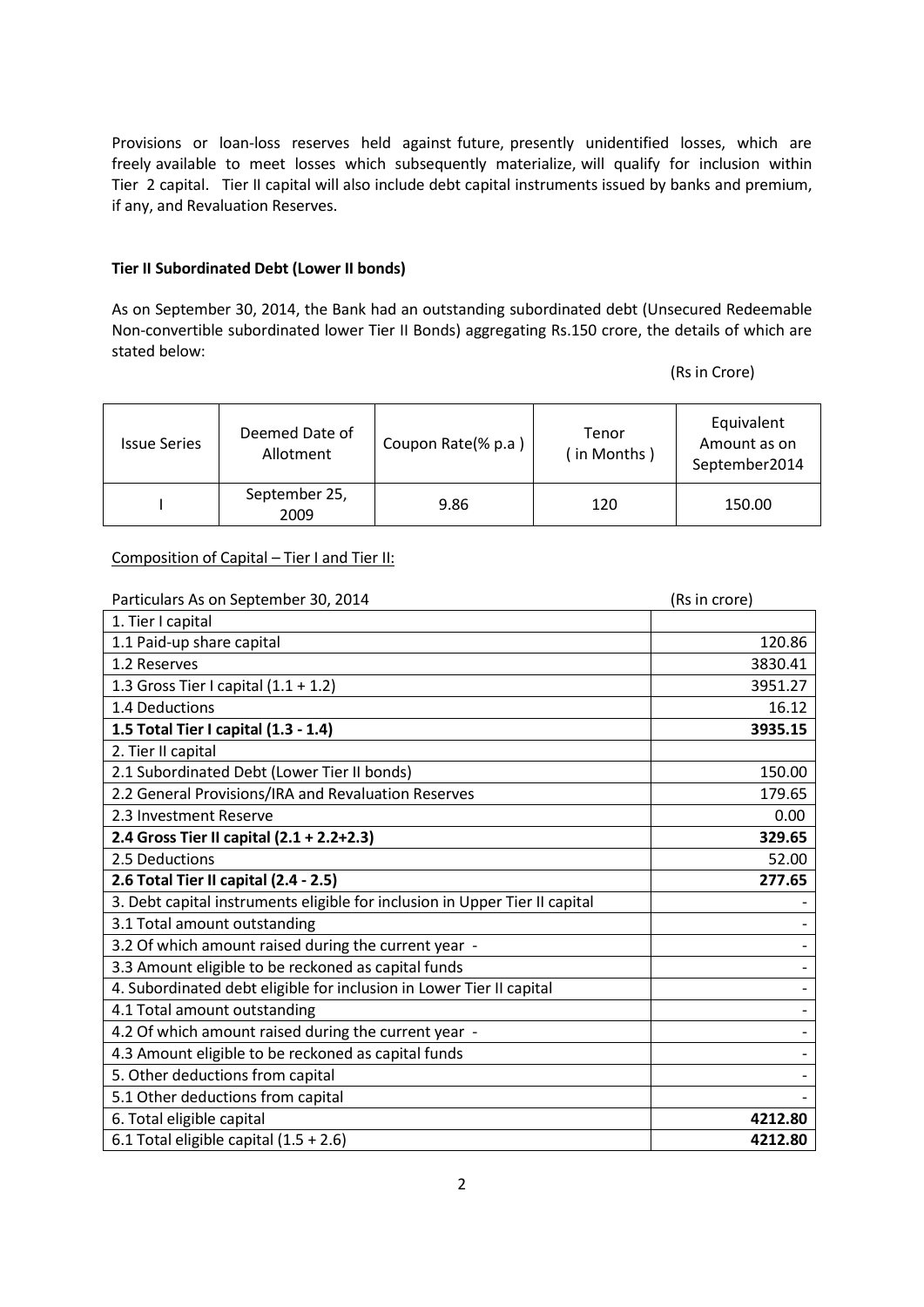#### 2.1 CAPITAL ADEQUACY ASSESSMENT PROCESS

The Bank has a process for assessing its overall capital adequacy in relation to the Bank's risk profile and a strategy for maintaining its capital levels. The process ensures that the Bank has adequate capital to support all the material risks and an appropriate capital cushion. The Bank identifies, assesses and manages comprehensively all risks that it is exposed to through robust risk management framework, control mechanism and an elaborate process for capital calculation and planning.

The Bank has formalized and implemented a comprehensive Internal Capital Adequacy Assessment Process (ICAAP). The Bank's ICAAP covers the process for assessment of the adequacy of capital to support current and future projections / risks.

The Bank has a structured process for the identification and evaluation of all risks that the Bank faces, which may have a material impact on its financial position. The Bank considers the following risks as material risks it is exposed to in the normal course of its business and therefore, factors these while assessing / planning capital:

- **•** Credit Risk
- Market Risk
- Operational Risk
- Liquidity Risk
- Interest Rate Risk in the Banking Book
- Concentration Risk
- Strategic Risk
- Reputational Risk

The Bank has also implemented a Board approved Stress Testing policy. Stress Testing involves the use of various techniques to assess the Bank's potential vulnerability to extreme but plausible ("stressed") business conditions. Typically, this relates, among other things, to the impact on the Bank's profitability and capital adequacy. Stress Tests are conducted on the Bank's on and off balance sheet exposures to test the impact of Credit, Liquidity risk and Interest Rate Risk in the Banking book (IRRBB). The stress test results are put up to the Risk Management Committee (RMC) of the Board for their review and guidance. The Bank periodically assesses and refines its stress tests in an effort to ensure that the stress scenarios capture material risks as well as reflect possible extreme market moves that could arise as a result of market conditions. The stress tests are used in conjunction with the Bank's business plans for the purpose of capital planning in the ICAAP. In line with the RBI guidelines for implementing the New Capital Adequacy Framework under Basel III, the Bank has successfully migrated to the framework from April 1, 2013. The Bank has continued parallel run of Basel II framework continuously tracking the exposures and studied the impact on Bank's Capital to Risk weighted Assets Ratio (CRAR) . In accordance with the RBI's requirement, the Bank has continued to adopt Standardized Approach (SA) for Credit Risk and Basic Indicator Approach (BIA) for Operational Risk to compute capital as on September 30, 2014.

Besides this, the Bank continues to apply the Standardized Duration Approach (SDA) for computing capital requirement for Market Risk. RBI has prescribed banks to maintain a minimum CRAR of 9%with regard to credit risk, market risk and operational risk.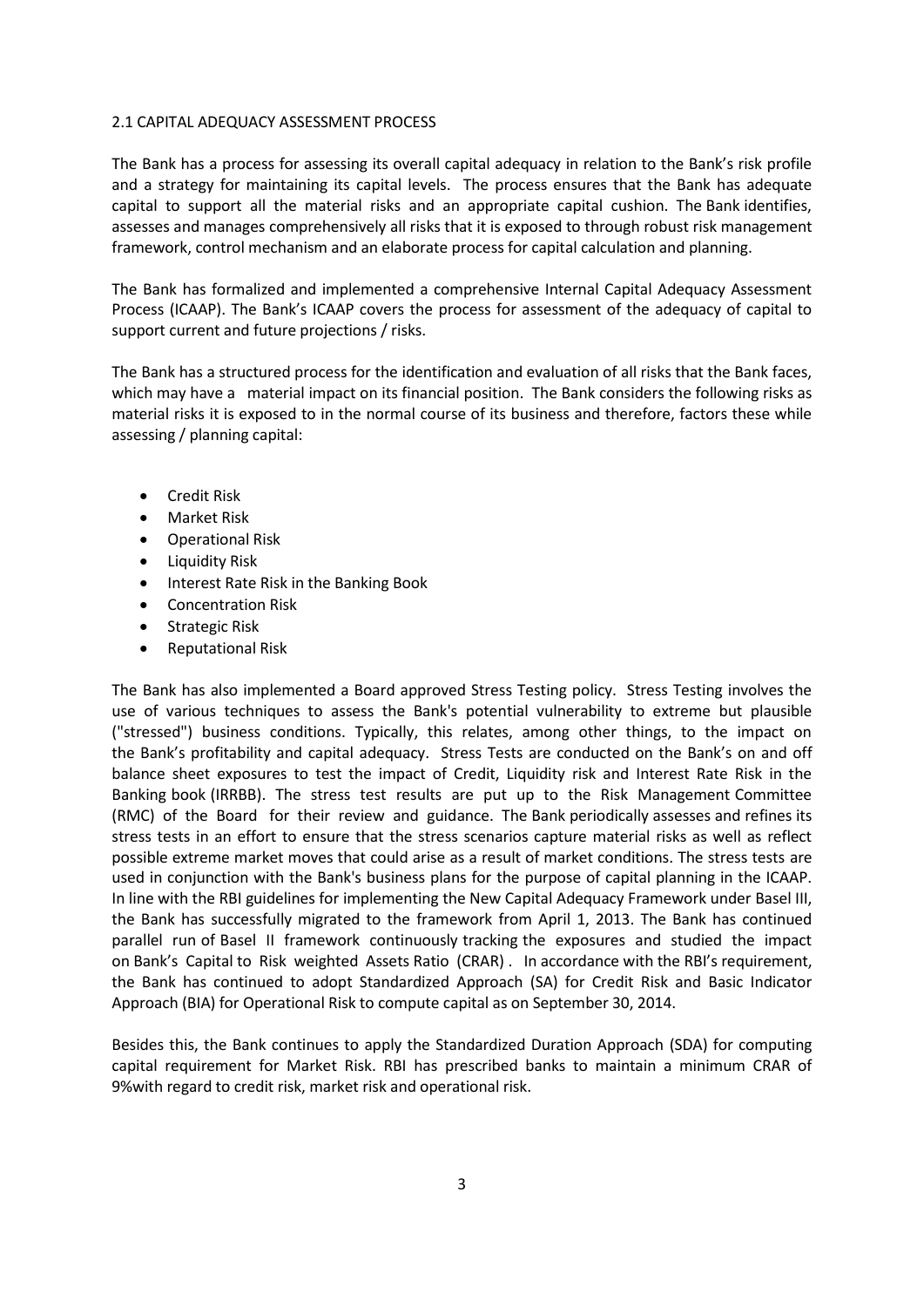# 2.2 CAPITAL ADEQUACY AS ON September 30,2014

The total Capital to Risk weighted Assets Ratio (CRAR) as per Basel III guide lines works to 14.41% ason September 30, 2014 (as against minimum regulatory requirement of 9%). The Tier I CRAR stands at 13.46 %. The Bank has followed the RBI guidelines in force, to arrive at the eligible capital, risk weighted assets and CRAR.

Capital requirements for Credit Risk, Market Risk and Operational Risk:

Particulars as onSeptember 30, 2014

|                                             | (Rs in crore) |
|---------------------------------------------|---------------|
| 1. Capital requirement for Credit Risk      | 2241.97       |
| -Portfolio subject to Standardized Approach | 2241.97       |
| -Securitization exposures                   | 0.00          |

| 2. Capital requirement for Market Risk | 155.88 |
|----------------------------------------|--------|
| <b>Standardised Duration Approach</b>  |        |
| Interest Rate Risk                     | 93.99  |
| Foreign Exchange Risk (Including gold) | 3.60   |
| <b>Equity Risk</b>                     | 58.29  |

| 3. Capital requirement for Operational Risk |  |
|---------------------------------------------|--|
| Basic Indicator Approach                    |  |
|                                             |  |

| Total capital requirements at $9\%$ (1 + 2 + 3) | 2631.57 |
|-------------------------------------------------|---------|
| Total capital                                   | 4212.80 |
| CRAR %                                          | 14.41%  |
| Tier-I CRAR %                                   | 13.46%  |

#### 3. RISK EXPOSURE AND ASSESSMENT

The Bank is exposed to various types of risk such as Credit, Market, Operational, Liquidity, Interest Rate, Reputational, Legal and Strategic risk. The Bank has separate and independent Risk Management Department in place which oversees all types of risks in an integrated fashion.

The objective of risk management is to have optimum balance between risk and return. It entails the identification, measurement and management of risks across the various businesses of the Bank. Risk is managed through framework defined in policies approved by the Board of Directors and supported by an independent risk management function which monitors and takes corrective action so that the Bank operates within its risk appetite. The risk management function attempts to anticipate vulnerabilities through quantitative or qualitative examination of the embedded risks in various activities. The Bank continues to focus on refining and improving its risk management systems. In addition to ensuring compliance with regulatory requirements, the Bank has developed robust internal systems for assessing capital requirements keeping in view the business objectives.

The Board of Directors (BOD) approves the strategies and policies for Risk Management, based on recommendations of the Risk Management Committee (RMC) of the Board set up to focus upon risk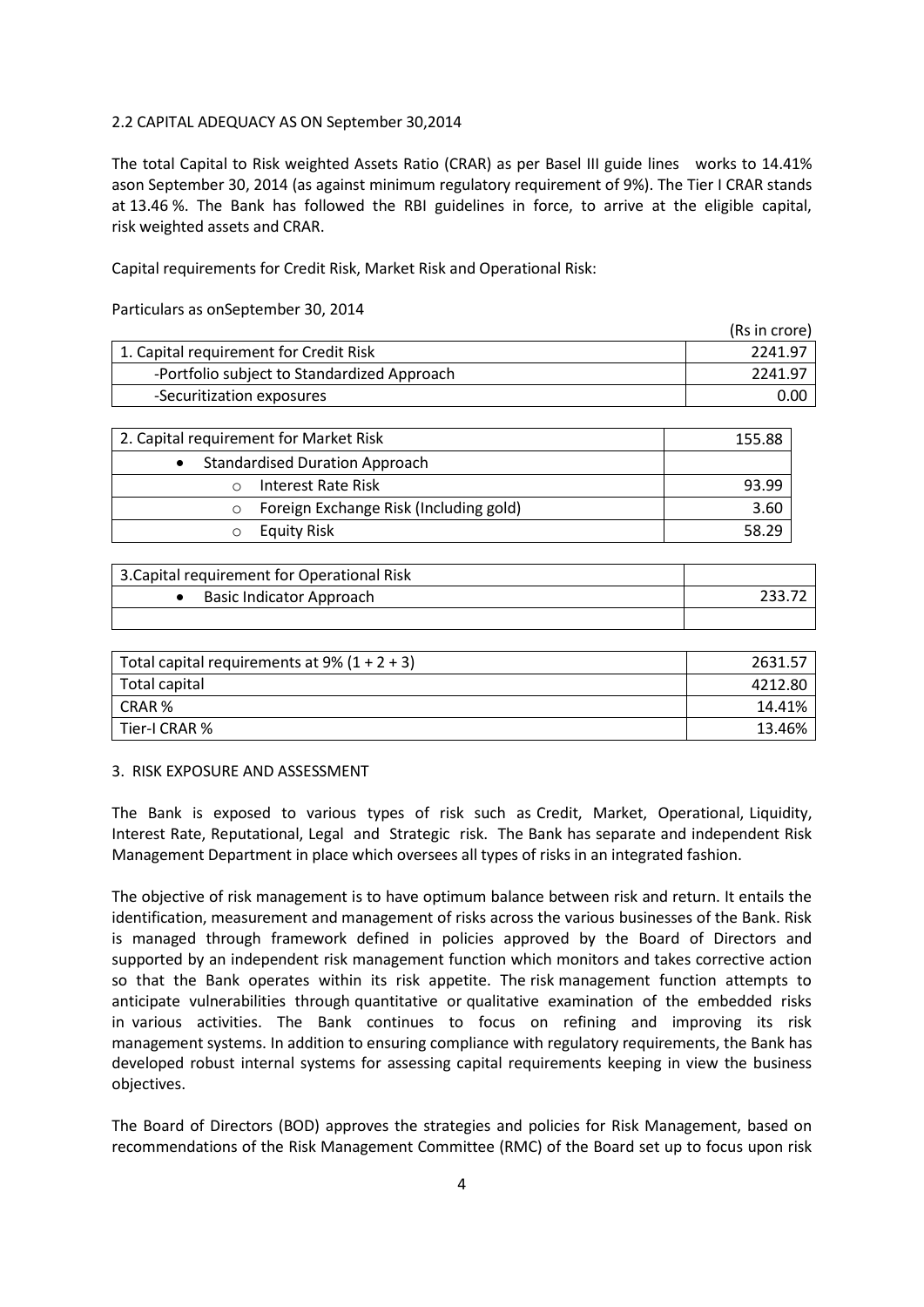management issues. The Risk Management Committee of the Board reviews various aspects of risk arising from the businesses undertaken by the Bank. Operating level risk committees comprising of senior management viz. Asset Liability Management Committee (ALCO), the Operational Risk Management Committee (ORMC), Market Risk Management Committee (MRMC) and the Credit Risk Management Committee (CRMC) oversee specific risk areas. These committees in turn provide inputs for review by the Risk Management Committee (RMC) of the Board.

3.1 Risk Management Committee (RMC) of the Board:

The Risk Management Committee of the Board is the primary tier to oversee implementation of Board approved strategies and policies, recommend setting up of tolerance limits wherever required, monitor implementation of strategies and policies, as well as adherence to prescribed tolerance limits etc. The RMC oversees the functioning of Executive level Committees for risk management.

# 3.2 Executive Level Committees:

At Executive Management level, the organizational responsibilities for implementing and monitoring Board approved strategies and policies and adhering to prescribed tolerance limits etc. are as under:

| Sr.No          | <b>Executive Level</b>                                | Committee Focus Area                                                                        | Chairman                       |  |
|----------------|-------------------------------------------------------|---------------------------------------------------------------------------------------------|--------------------------------|--|
| 1              | Liability<br>Asset<br>Management Committee<br>(ALCO)  | All aspects of Asset Liability<br>Management, Monitoring &<br>Control, Interest rate review | <b>Chief Operating Officer</b> |  |
|                |                                                       | etc.                                                                                        |                                |  |
| $\overline{2}$ | Credit Risk Management<br>Committee (CRMC)            | All aspects of Credit Risk<br>Management, Monitoring &<br>Control                           | MD & CEO                       |  |
| $\overline{3}$ | Risk<br>Market<br>Management<br>Committee(MRMC)       | All aspects of Market Risk<br>Management, Monitoring &<br>Control.                          | Chief Operating Officer        |  |
| 4              | Risk<br>Operational<br>Management Committee<br>(ORMC) | All aspects of Operational<br>Risk<br>Management,<br>Monitoring & Control.                  | <b>Chief Operating Officer</b> |  |

# **4. CREDIT RISK (DF 3)**

4 (a) Credit risk is defined as the possibility of losses associated with diminution in the credit quality of borrowers or counterparties. In a bank's portfolio, losses stem from outright default due to inability or unwillingness of a customer or counterparty to meet commitments in relation to lending, trading, settlement and other financial transactions.

The Bank adopts the definition of 'past due' and 'impaired credits' (for accounting purposes) as defined by Reserve Bank of India under Income Recognition, Asset Classification and Provisioning (IRAC) norms.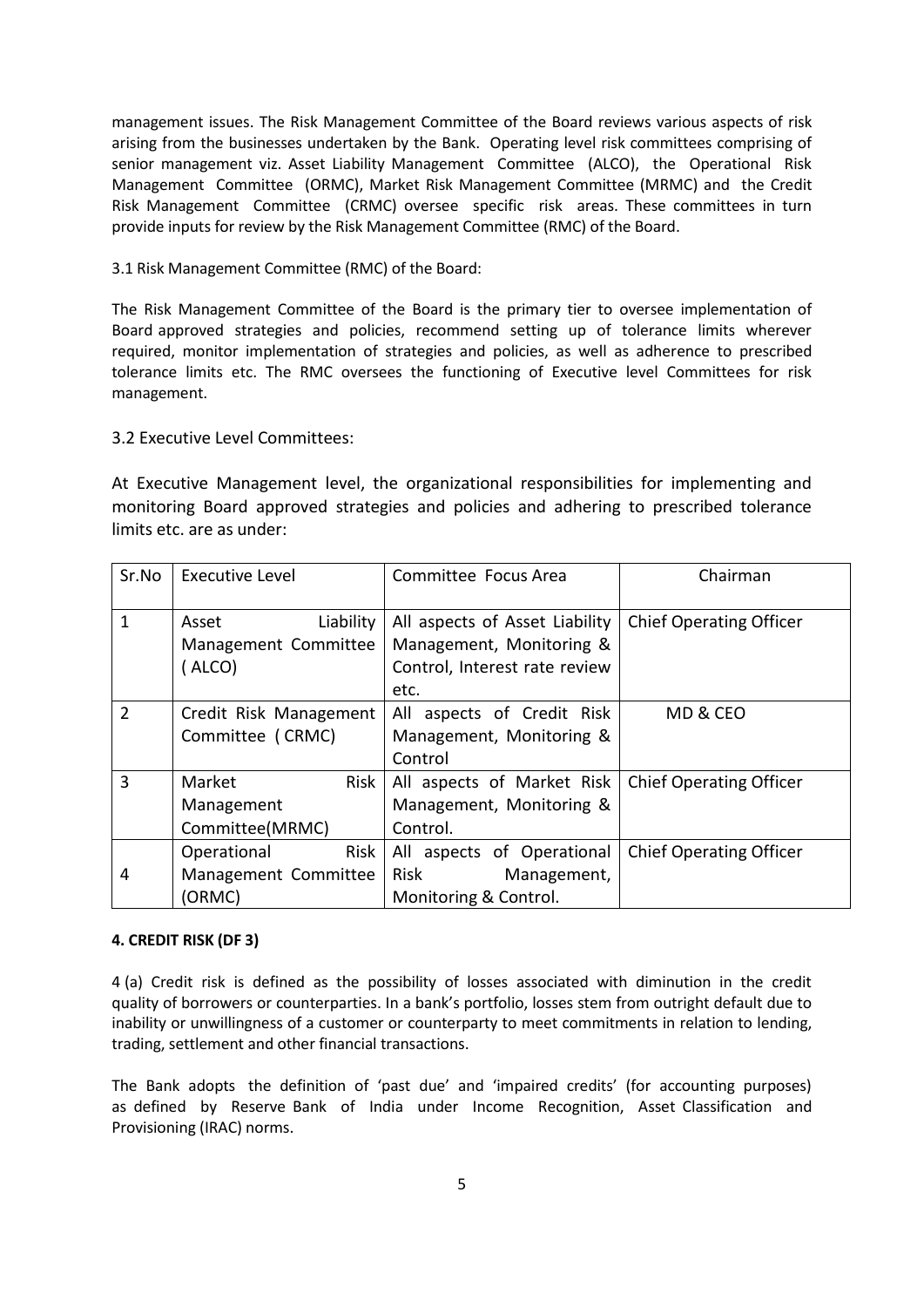# 4. a.i Credit Risk Management

Credit Risk Management Committee (CRMC) headed by MD & CEO is the top-level functional committee for managing credit risk. The committee is responsible for implementation of Credit Risk Management policy approved by the Bank's Board. The committee considers and takes decision necessary to manage and control credit risk within the overall quantitative prudential limits approved by the Bank's Board. The committee is entrusted with the responsibilities to formulate standards for presentation of credit proposals, financial covenant, rating standards and benchmarks. The committee also oversees compliance with Pillar II requirements under Basel II such as ICAAP and Stress Test.

The Bank adopts an integrated approach to credit risk management, which encompasses:

- Establishment and articulation of corporate priorities
- Institution and inculcation of an appropriate credit culture
- Determination of specific credit risk strategy and profile
- Implementation of appropriate credit risk controls
- Monitoring the effectiveness of credit risk controls

The Bank has implemented the Standardized approach for regulatory capital measurement for credit risk.

4. a.ii. Credit risk Strategy and Risk Profile:

The bank adopts a credit risk strategy and risk appetite, which is in line with its risk taking ability to ensure conservation and growth of shareholder funds, with a proper balance between risk and reward. Financial resources are allocated to optimize the risk reward ratio.

There is a clearly articulated definition of acceptable credit risk, based upon:

- Identification of target markets/segments
- Establishing of characteristics of desirable customers within the target market
- Assessing whether adequate resources are available to support the business
- Ensuring that all economic and regulatory requirements are complied with

 Ensuring that the portfolio is consistent with the Bank's strategy and objectives especially in relation to risk concentration, maturity profile and liquidity management

# 4. a. iii Credit Risk Controls:

Credit risk controls focus on identification, measuring, monitoring and managing the assumed risks and include:

- A documented credit policy and credit risk management policy
- Approval process with delegated authorities
- Asset quality and risk rating system and its verification
- **Effective loan disbursement mechanism to minimize the legal risk**
- Effective loan administration to ensure past-due management and bad loan detection
- A loan review mechanism
- Portfolio management tools to manage portfolio risks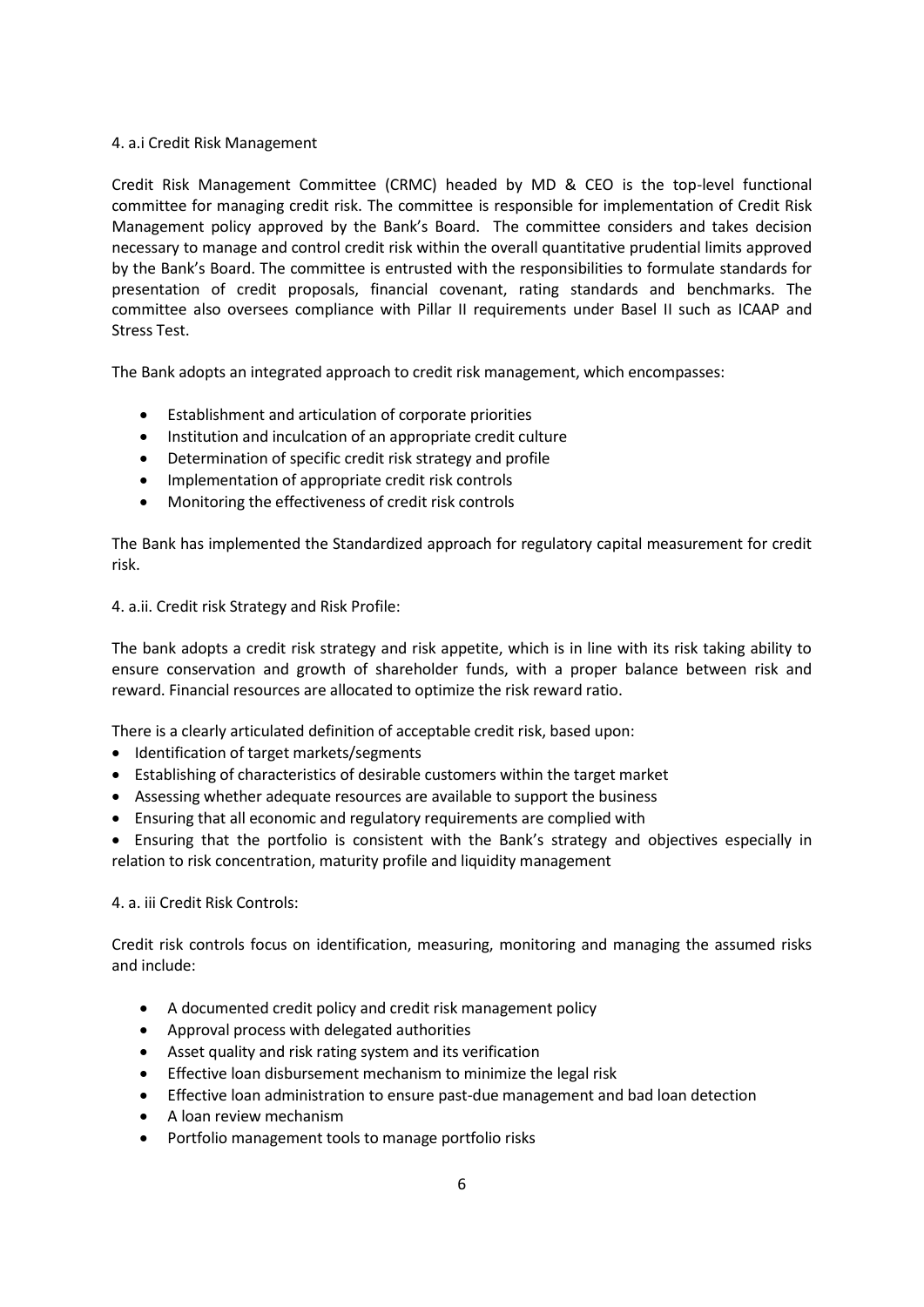Management of credit risk is at three levels:

Strategic or Portfolio level, so as to ensure that no single event can have a significant adverse impact.

Established credit policy to have a minimum standard for assuming risk Reliance on the competence of trained staff to make sound credit decisions

The Bank relies upon formal and conventional credit risk assessment, viz.:

- The ability and willingness of borrowers to repay.
- Dependence primarily on cash flows for repayment with security taken to provide a secondary source of repayment.
- Quality of data and analysis thereof forms the basis of assessment and not external reputation or unsubstantiated beliefs.
- Rational assessment of probability of default and assessment of 'Worst Case Scenario'.
- Transparency and communication of all relevant facts (negative as well as positive) necessary for making an informed credit decision.
- Documentation of all assessment, rationale and decisions.
- Know Your Customers 'KYC' forms the bedrock of initiating and sustaining any relationship.

4 (b) Total gross credit risk exposure as on September 30, 2014:

| <b>Category Domestic</b> | Rs in Crore) |
|--------------------------|--------------|
| Fund based               | 35521.09     |
| Non fund based           | 4216.15      |
| Total                    | 39737.24     |

Note:

- 1. Fund based credit exposure excludes Cash in hand, Balance with RBI, SLR investments shares, deposits placed with NABARD, SIDBI & NHB, Fixed and Other assets.
- 2. Non-fund based exposure includes outstanding Letter of Credit, Acceptances and Bank Guarantee exposures.

Exposures reported above include limits or outstanding whichever is higher, for other than term loans and NPAs. In case of terms loans and NPAs, the outstanding amount has been considered for this purpose.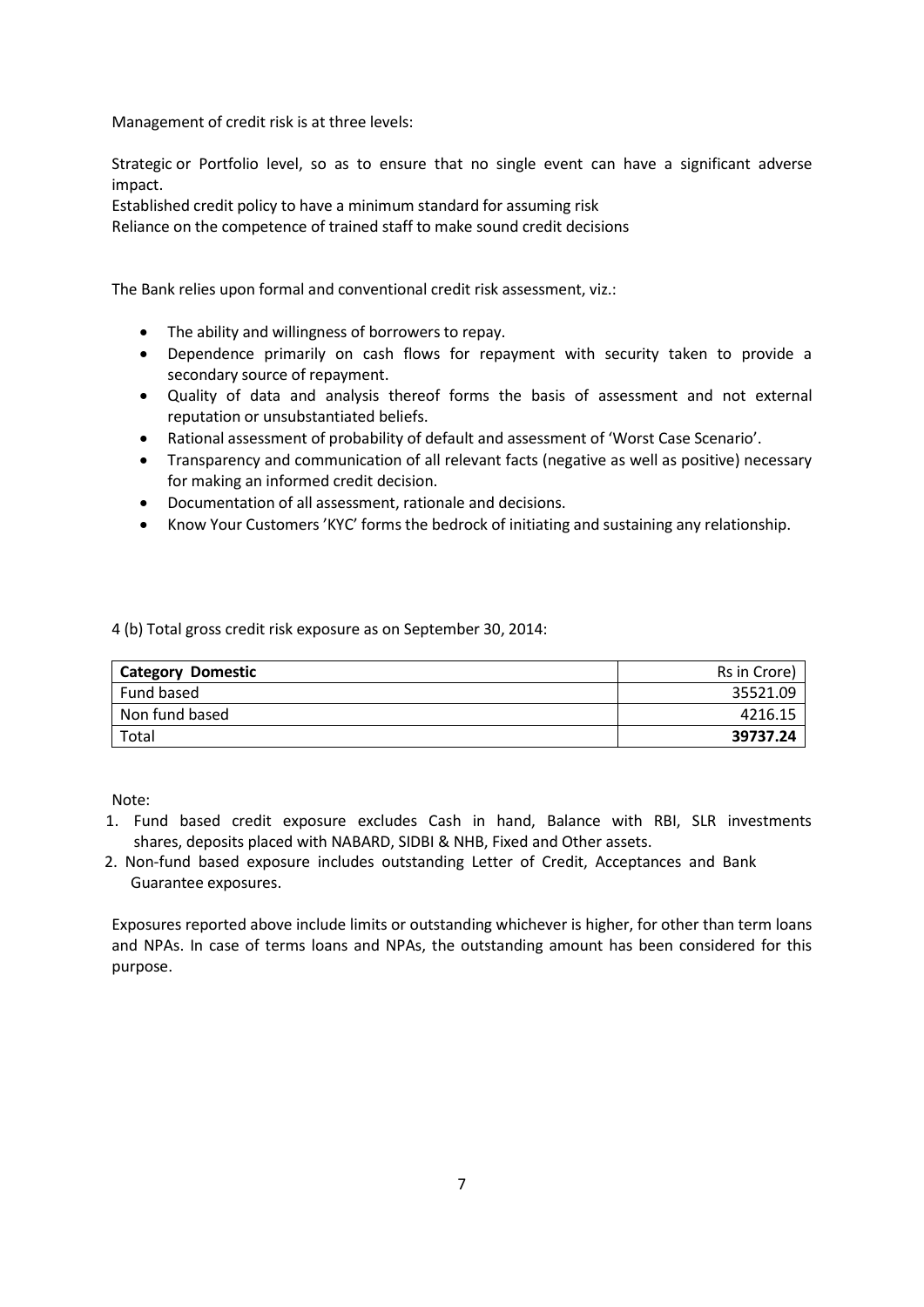4 (c) Geographical Distribution of Credit: **(Rs. in crore)**

| <b>STATE</b>          | <b>Fund Based</b> |
|-----------------------|-------------------|
| <b>ANDHRA PRADESH</b> | 4186.32           |
| CHANDIGARH            | 36.48             |
| <b>CHHATTISGARH</b>   | 12.80             |
| <b>DELHI</b>          | 2216.52           |
| GOA                   | 31.62             |
| <b>GUJARAT</b>        | 1269.01           |
| HARYANA               | 119.48            |
| <b>JHARKHAND</b>      | 22.09             |
| KARNATAKA             | 1409.93           |
| <b>KERALA</b>         | 419.09            |
| <b>MADHYA PRADESH</b> | 88.36             |
| MAHARASHTRA           | 3760.59           |
| <b>ORISSA</b>         | 149.07            |
| <b>PONDICHERRY</b>    | 169.48            |
| <b>PUNJAB</b>         | 274.56            |
| <b>RAJASTHAN</b>      | 133.44            |
| <b>TAMIL NADU</b>     | 15900.43          |
| TELANGANA             | 3643.79           |
| <b>UTTAR PRADESH</b>  | 179.78            |
| <b>WEST BENGAL</b>    | 1498.25           |
| <b>TOTAL</b>          | 35521.09          |

4 (d) Industry wise distributions of exposures as on September 30 2014.

**(Rs.in crore)**

| Industry                        | <b>Fund Based</b> | non fund based |
|---------------------------------|-------------------|----------------|
| <b>MINING &amp; QUARRYING</b>   | 216.58            | 9.70           |
| <b>FOOD PROCESSING</b>          | 1108.51           | 104.10         |
| <b>BEVERAGES &amp; TOBACCO</b>  | 89.18             | 0.13           |
| <b>TEXTILES</b>                 | 2636.94           | 92.18          |
| LEATHER AND LEATHER PRODUCTS    | 4.49              | 0.04           |
| WOOD AND WOOD PRODUCTS          | 169.08            | 217.94         |
| PAPER AND PAPER PRODUCTS        | 98.71             | 17.07          |
| PETROLEUM                       | 15.01             | 0.00           |
| CHEMICALS AND CHEMICAL PRODUCTS | 684.90            | 53.83          |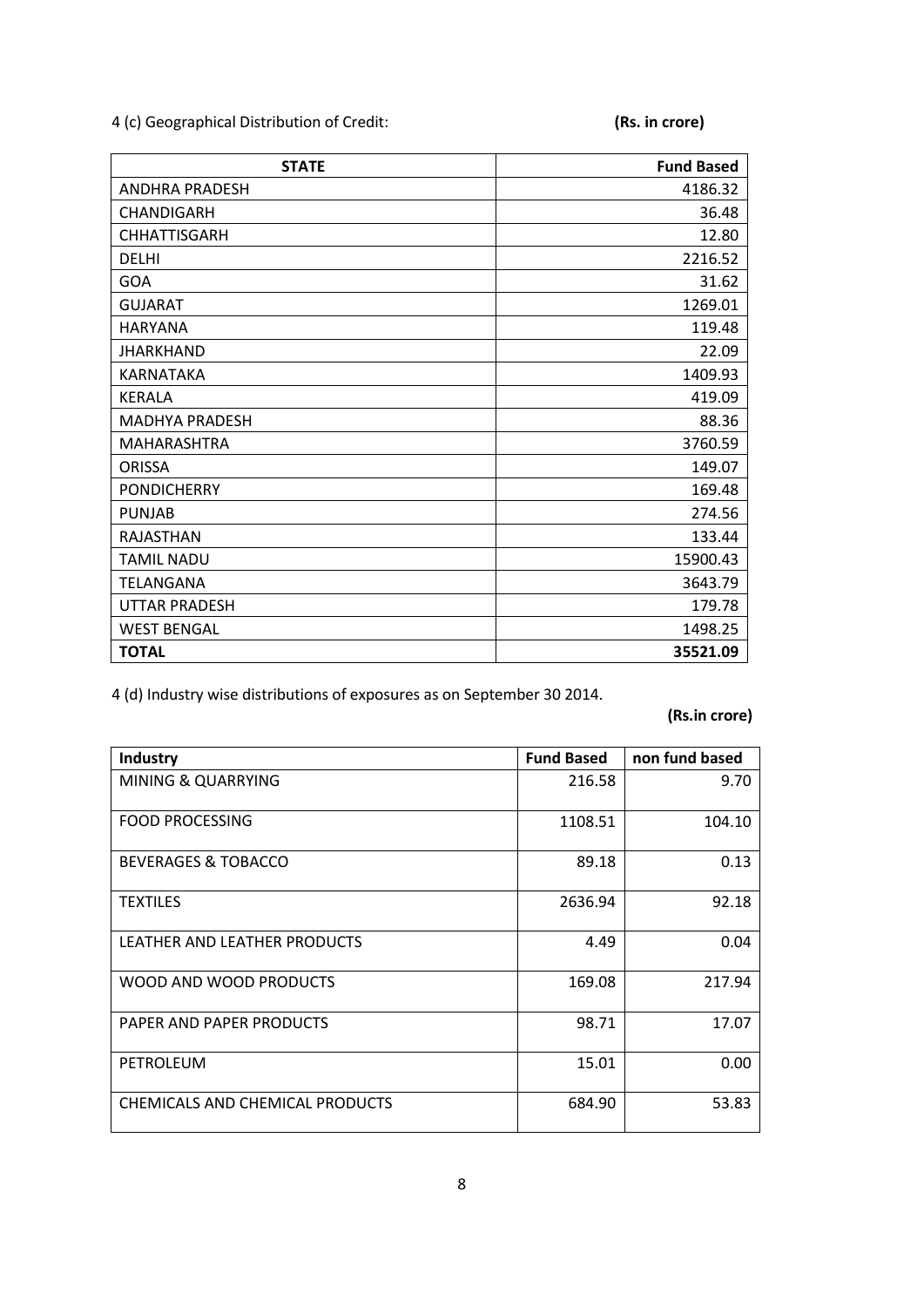| RUBBER, PLASTIC AND THEIR PRODUCTS           | 269.95   | 7.59    |
|----------------------------------------------|----------|---------|
| <b>GLASS &amp; GLASSWARE</b>                 | 4.99     | 0.37    |
| <b>CEMENT &amp; CEMENT PRODUCTS</b>          | 112.15   | 8.27    |
| <b>BASIC METAL AND METAL PRODUCTS</b>        | 1447.67  | 105.56  |
| <b>ALL ENGINEERING</b>                       | 469.36   | 335.31  |
| VEHICLES, VEHICLE PARTS AND TRANSPORT EQUIP. | 343.50   | 5.52    |
| <b>GEMS AND JEWFLLERY</b>                    | 401.41   | 248.57  |
| <b>CONSTRUCTION</b>                          | 253.98   | 314.43  |
| <b>INFRASTRUCTURE</b>                        | 3301.44  | 434.31  |
| <b>OTHER INDUSTRIES</b>                      | 398.60   | 194.03  |
| <b>OTHERS</b>                                | 23494.64 | 2067.20 |
| <b>TOTAL ADVANCE</b>                         | 35521.09 | 4216.15 |

4 (e) Residual contractual maturity breakdowns of assets \* as on September 30 2014:

(Rs in crores)

| Assets                                 | Day 1   | Day 2<br>To<br>Day 7 | Day 8<br>To<br><b>Day 14</b> | <b>Day 15</b><br><b>To Day</b><br>28 | Over <sub>28</sub><br>days To<br>3<br><b>Months</b> | Over <sub>3</sub><br><b>Months</b><br>To 6<br><b>Months</b> | Over <sub>6</sub><br><b>Months</b><br>To 1<br>Year | Over 1<br>To 3<br><b>Years</b> | Over <sub>3</sub><br><b>Years</b><br>To 5<br><b>Years</b> | Over <sub>5</sub><br><b>Years</b> | <b>Total</b> |
|----------------------------------------|---------|----------------------|------------------------------|--------------------------------------|-----------------------------------------------------|-------------------------------------------------------------|----------------------------------------------------|--------------------------------|-----------------------------------------------------------|-----------------------------------|--------------|
| Cash                                   | 408.22  | 0.00                 | 0.00                         | 0.00                                 | 0.00                                                | 0.00                                                        | 0.00                                               | 0.00                           | 0.00                                                      | 0.00                              | 408.22       |
| Balanced<br>with RBI                   | 170.07  | 18.42                | 31.52                        | 48.29                                | 234.23                                              | 182.76                                                      | 308.20                                             | 274.17                         | 204.18                                                    | 469.01                            | 1940.85      |
| <b>Balance</b><br>with other<br>banks  | 31.42   | 0.00                 | 7.84                         | 0.00                                 | 0.00                                                | 0.00                                                        | 0.00                                               | 3.59                           | 0.00                                                      | 0.00                              | 42.85        |
| Investments                            | 3815.95 | 139.65               | 173.38                       | 265.62                               | 1288.24                                             | 1020.20                                                     | 1720.09                                            | 2034.67                        | 1502.08                                                   | 2671.59                           | 14631.46     |
| Advances -<br>Performing               | 2564.47 | 224.55               | 317.84                       | 733.10                               | 3355.10                                             | 3505.88                                                     | 6360.74                                            | 12250.37                       | 2652.74                                                   | 3075.55                           | 35040.35     |
| NPA (Gross)<br>Including<br><b>NPI</b> | 0.00    | 0.00                 | 0.00                         | 0.00                                 | 0.00                                                | 0.00                                                        | 0.00                                               | 0.00                           | 312.77                                                    | 180.24                            | 493.01       |
| <b>Fixed Assets</b>                    | 0.00    | 0.00                 | 0.00                         | 0.00                                 | 0.00                                                | 0.00                                                        | 0.00                                               | 0.00                           | 0.00                                                      | 396.73                            | 396.73       |
| Other<br>Assets                        | 268.08  | 33.51                | 33.51                        | 0.00                                 | 0.00                                                | 0.00                                                        | 0.00                                               | 0.00                           | 0.00                                                      | 774.64                            | 1109.74      |
| Total                                  | 7258.21 | 416.13               | 564.09                       | 1047.01                              | 4877.57                                             | 4708.84                                                     | 8389.03                                            | 14562.80                       | 4671.77                                                   | 7567.76                           | 54063.21     |

\* As per ALM guidelines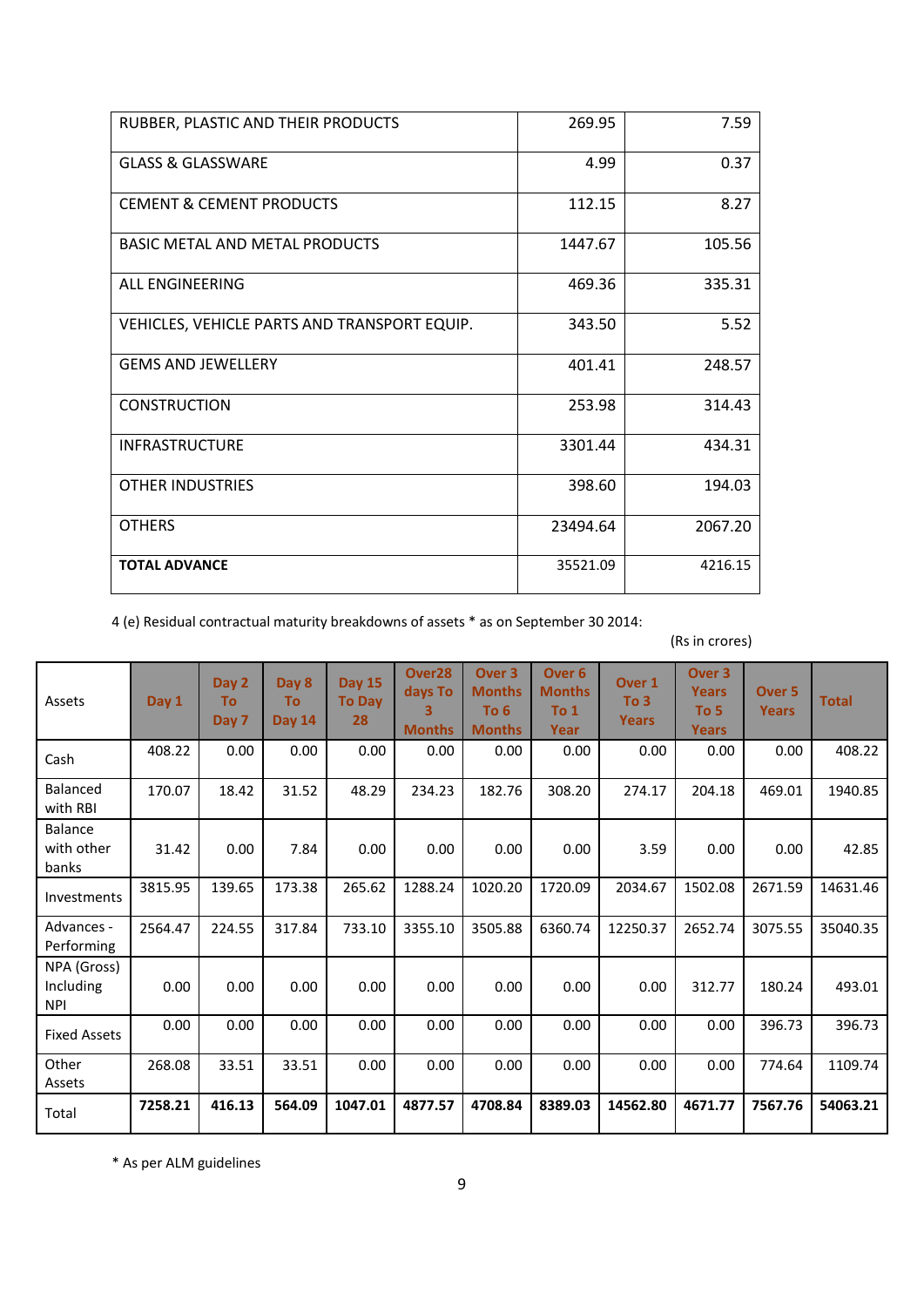# Advances and Provisions:

| (f) Gross NPA                |          |
|------------------------------|----------|
| Particulars as on 30.09.2014 | In crore |
| i. Substandard               | 312.76   |
| ii. Doubtful 1               | 93.81    |
| iii. Doubtful 2              | 6.18     |
| Iv Doubtful 3                | 10.51    |
| v. Loss                      | 57.48    |
| <b>Total</b>                 | 480.74   |

| <b>NPAS</b><br>Net<br>σ١<br>$\sim$<br>01 |  |
|------------------------------------------|--|
|                                          |  |

|     | (h) NPA Ratios                   |      |
|-----|----------------------------------|------|
|     | Gross NPAs to gross advances (%) | 1.36 |
| ii. | NPAs to Net Advances (%)         | 0.59 |

| (i) Movement of NPAs(Gross)     |        |
|---------------------------------|--------|
| i. Opening balance              | 450.96 |
| ii. Additions during the year   | 157.13 |
| iii. Reductions during the year | 127.35 |
| iv. Closing balance             | 480.74 |

| (i) Movement of provisions for NPAs (excluding provision on Standard Assets |       |        |
|-----------------------------------------------------------------------------|-------|--------|
| i. Opening balance                                                          |       | 234.34 |
| ii. Provision made during the year                                          | (+)   | 87.55  |
| iii. Write-off / write-back of excess provisions                            | ( – ) | 72.89  |
| iv. Closing balance                                                         |       | 249.00 |

|  |  |  | (Rs in Crores) |
|--|--|--|----------------|
|--|--|--|----------------|

| (k) Amount of Non-Performing Investments                     |  |
|--------------------------------------------------------------|--|
| (I) Amount of provisions held for non-performing investments |  |

| (m) Movement of depreciation on investments                     |       |       |
|-----------------------------------------------------------------|-------|-------|
| i. Opening balance as on 01.04.2014                             |       | 2.81  |
| ii. Add: Provision made during the year                         | $(+)$ | 9.46  |
| Less: Write-off/ write-back of excess provision during the year |       |       |
| (including depreciation utilized on the sale of securities)     | $(-)$ | 0.00  |
| iv. Closing balance                                             |       | 17 J. |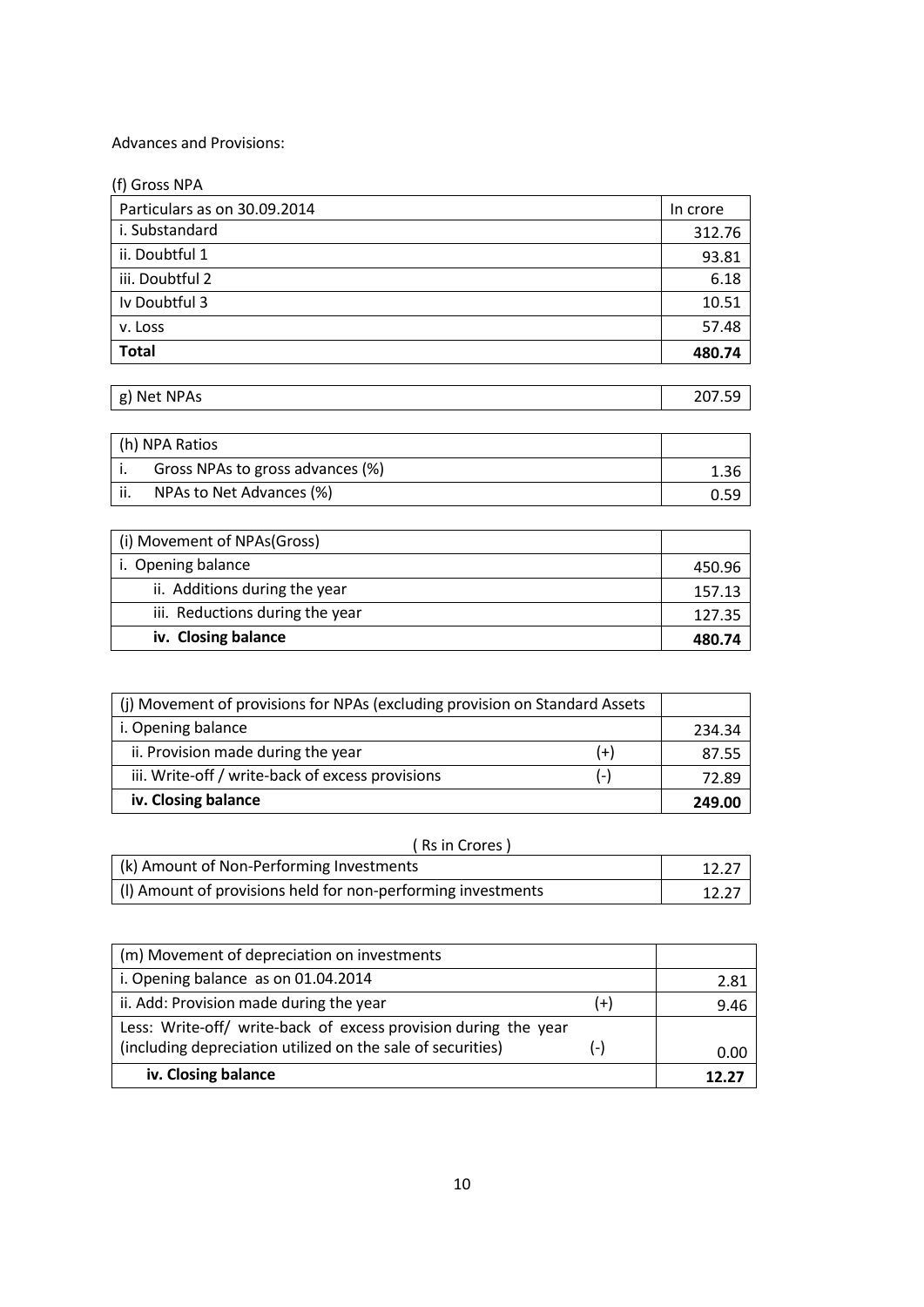#### **5. CREDIT RISK: Disclosures for portfolio subject to the Standardized Approach (DF 4)**

5 (a) The Bank has used the ratings of the following domestic external credit rating agencies for the purpose of risk weighting their claims on the domestic entities for capital adequacy purpose:

i. CRISIL ii. CARE iii. ICRA iv India Ratings v Brickwork vi SMERA

5 (b) A description of the process used to transfer public issuer ratings onto comparable assets in the banking book:

Bank has used short term ratings for assets with maturity up to one year and long-term ratings for assets maturing after one year as accorded by the approved external credit rating agencies. Bank has not cherry picked ratings. Bank has not used one rating of a CRA (Credit Rating Agency) for one exposure and another CRA's rating for another exposure on the same counterparty unless only one rating is available for a given exposure.

Notwithstanding the repayable on demand condition, cash credit exposures have been subjected to Long-term rating.

If an issuer has a long term external credit rating that warrants RW (Risk Weight) of 150%, all unrated exposures on the same issuer whether long or short is assigned the same 150% RW unless mitigated by recognized Credit Risk Mitigation (CRM) techniques.

Bank has used only solicited rating from the recognized CRAs. In case the issuer has multiple ratings from CRAs, the Bank has a policy of choosing (if there are two ratings) lower rating.

Where RW associated with the rating by a CRA for a specific investment instrument is lower than one corresponding to unrated exposure, but the Bank's exposure is not in that instrument but some other debt, the RW for the rated exposure has been applied to Bank's unrated exposure provided the latter ranks pari-passu or senior to the specific rated exposure and the maturity of Bank's claim is not later than the rated exposure.

If either the issuer or a single issue has been rated warranting RW equal or higher than unrated claim, a claim on the same issuer which is unrated but ranks pari-passu or junior to the rated exposure has been assigned the same RW as the rated exposure.

No recognition of CRM technique has been taken into account in respect of a rated exposure if that has already been factored by the CRA while carrying out the rating.

For exposure amounts after risk mitigation subject to the standardized approach, amount of the Bank's outstanding (rated and unrated) in the following three major risk buckets as well as those that are deducted as on September 30, 2014 are as follows: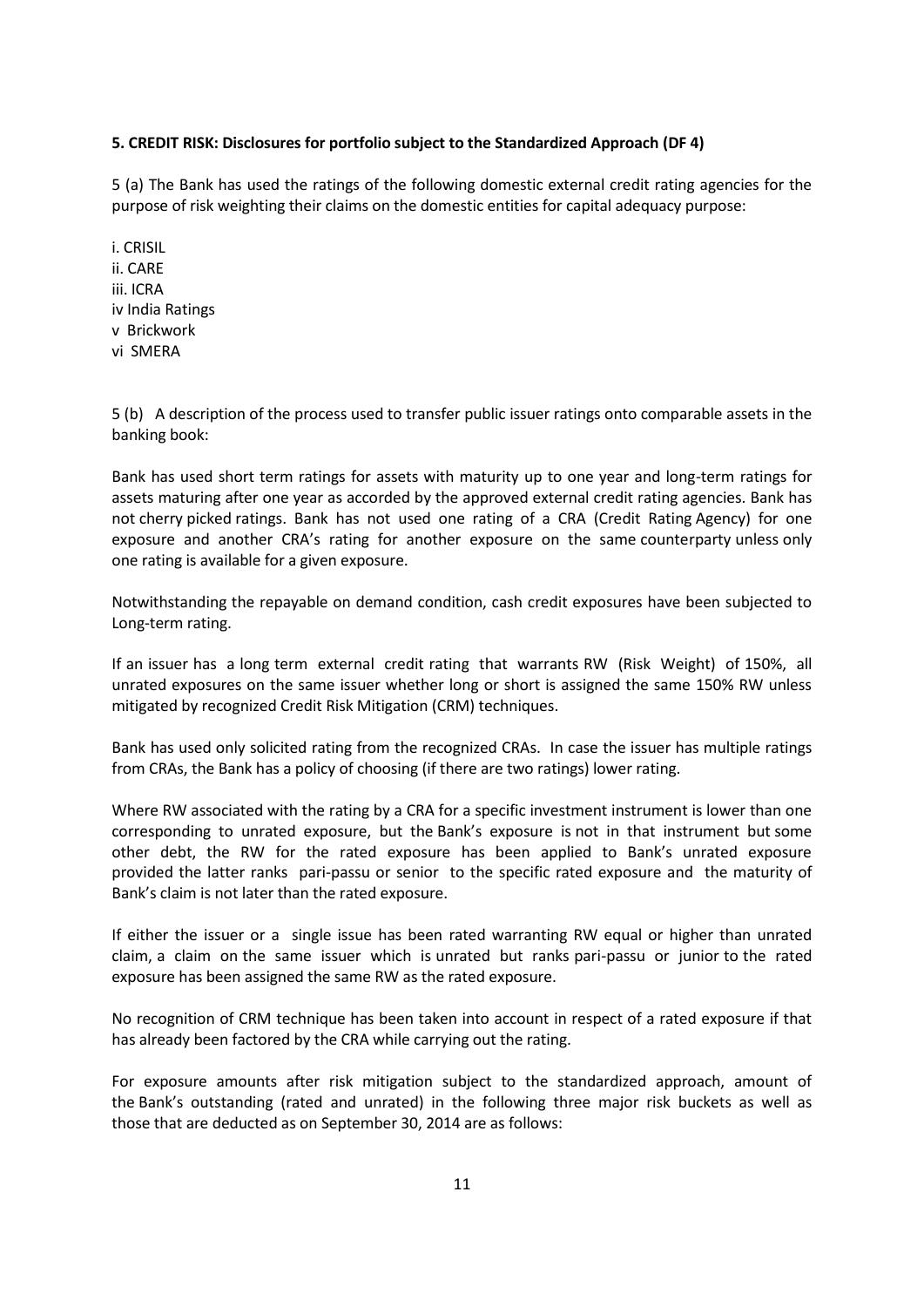| <b>Total</b>               | 42148.07          | 2914.63        |  |
|----------------------------|-------------------|----------------|--|
| More than 100% risk weight | 4105.60           | 50.07          |  |
| 100% risk weight           | 7720.41           | 2764.10        |  |
| Below 100% risk weight     | 30322.06          | 100.46         |  |
| <b>Particulars</b>         | <b>Fund Based</b> | Non Fund Based |  |
|                            | (Rs in crore)     |                |  |

#### **6. CREDIT RISK MITIGATION: Disclosures for Standardized Approach (DF 5)**

6 (a) The Bank has adopted Credit Risk Mitigation (CRM) Techniques and Collateral Management (CM) guidelines issued by RBI under Master circular – Prudential guidelines on capital Adequacy and Market Discipline – New Capital Adequacy Framework (NCAF).

The Bank has utilized credit risk mitigation in the case of Bank's own deposits, LIC Policies, National Saving Certificate and gold, wherever the collateral is identifiable, marketable & enforceable and complies with RBI requirements. Sovereign exposures and Sovereign guaranteed exposures are risk weighted as per RBI directives.

The general principles applicable for use of credit risk mitigation techniques are as under:

- i.No transaction in which Credit Risk Mitigation (CRM) techniques are used has been assigned higher capital requirement than as otherwise identical transaction where such techniques are not used
- ii.The Bank has taken care to see that effects of CRM are not double counted. To ensure this no additional supervisory recognition of CRM for regulatory capital purposes are made available on claims for which an issue-specific rating is used that already reflects that CRM.
- iii.Principal-only ratings will not be allowed within the CRM framework. The rating should cover principal and interest.

The Bank has, therefore, put in place robust procedures and processes to control these risks, including strategy, consideration of the underlying credit, valuation, policies and procedures systems, control of Roll-off risks, and management of concentration risk arising from the use of CRM techniques and its Interaction with the Bank's overall credit risk profile.

6 (b) Eligible Financial Collateral:

The following eligible collateral instruments are used for recognition in the comprehensive approach:

- i. Cash (as well as certificates of deposit or comparable instruments, including fixed deposit receipts, issued by the bank) on deposit with the bank which is incurring the counterparty exposure
- ii. Gold: Gold would include both bullion and jewellery
- iii. Securities issued by Central and State Governments
- iv. National Savings Certificates
- v. Life insurance policies with a declared surrender value of an insurance company which is regulated by an insurance sector regulator.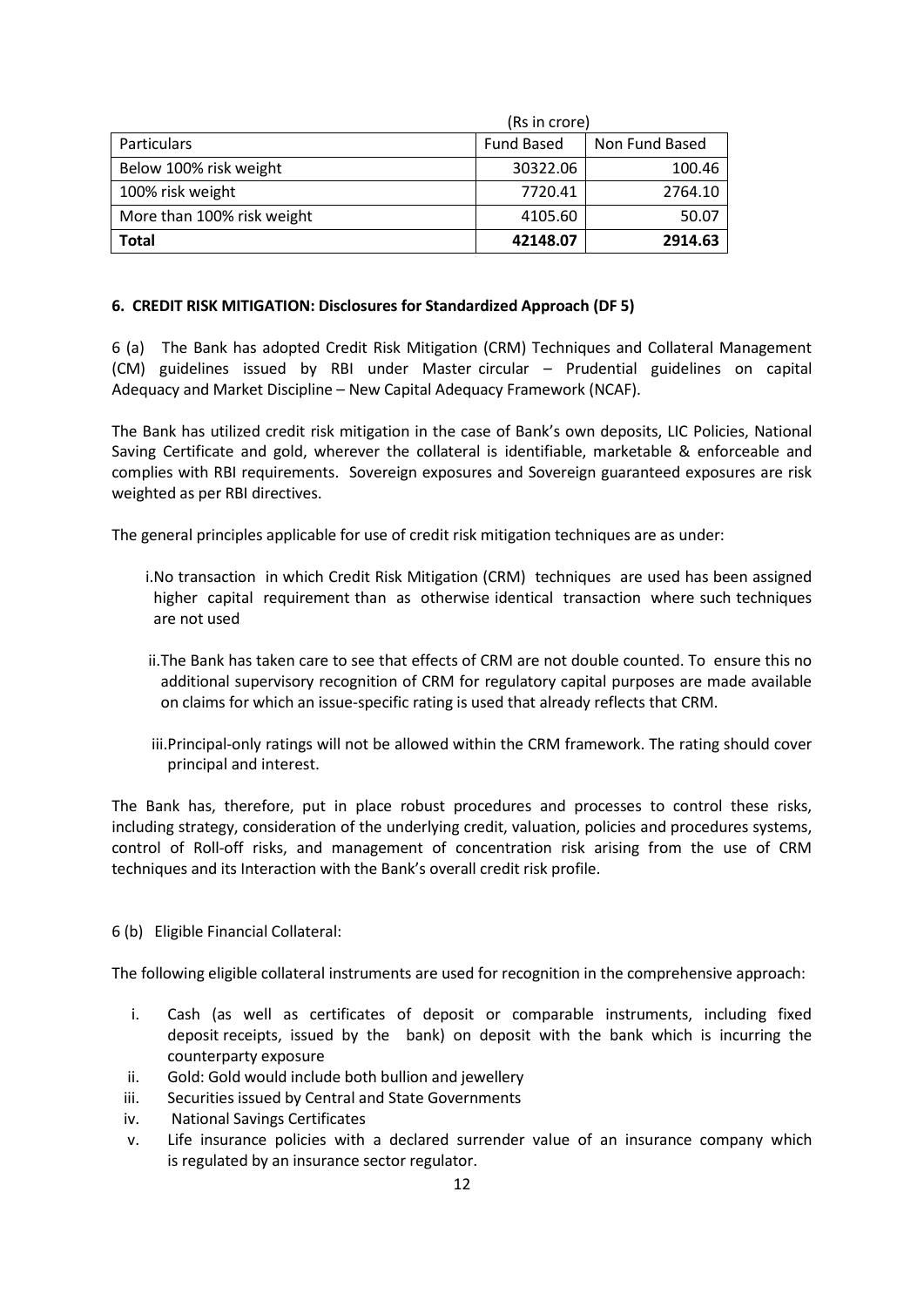- vi. Debt securities rated by a chosen Credit Rating Agency in respect of which the banks should be sufficiently confident about the market liquidity where these are either:
	- a) Attracting 100 per cent or lesser risk weight i.e. rated at least BBB (-), when issued by public sector entities and other entities (including banks and Primary Dealers); or
	- b) Attracting 100 per cent or lesser risk weight i.e. rated at least PR3/ P3/F3/A3 for shortterm debt instruments.
- vii) Debt securities not rated by a chosen Credit Rating Agency in respect of which the banks should be sufficiently confident about the market liquidity where these are:
	- a) Issued by a bank
	- b) Listed on a recognized exchange
	- c) Classified as senior debt
	- d) all rated issues of the same seniority by the issuing bank are rated at least BBB(-) or CARE A3/ CRISIL A3/ India Ratings and Research Private Limited (India Ratings) A3/ICRA A3/Brickwork A3/SMERA A3 by a chosen Credit Rating Agency; and
	- e) the bank holding the securities as collateral has no information to suggest that the issue justifies a rating below BBB(-) or CARE A3/ CRISIL A3/ India Ratings and Research Private Limited (India Ratings) A3/ICRA A3/Brickwork A3/SMERA A3 (as applicable) and;
	- f) Banks should be sufficiently confident about the market liquidity of the security

viii) Units of Mutual Funds regulated by the securities regulator of the jurisdiction of the bank'sOperation mutual funds where:

- a. Price for the units is publicly quoted daily i.e., where the daily NAV is available in public domain; and
- b. Mutual fund is limited to investing in the instruments listed in this paragraph.

6 (c) Total exposure covered by guarantees/credit derivatives - Nil

#### **7. SECURITIZATION EXPOSURES (DF 6)**

As per RBI guidelines on Securitization exposure, investments by banks in securitized assets, representing loans to various categories of priority sector, except 'others' category, are eligible for classification under respective categories of priority sector lending (PSL) depending on the underlying assets.

As on September 30, 2014 the Bank does not have any securitization exposure as originator.

# **8. MARKET RISK IN TRADING BOOK (DF 7)**

Market risk refers to the uncertainty of future earnings resulting from changes in interest rates, foreign exchange rates, market prices and volatilities. The Bank assumes market risk in its lending and deposit taking businesses and in its investment activities, including position taking and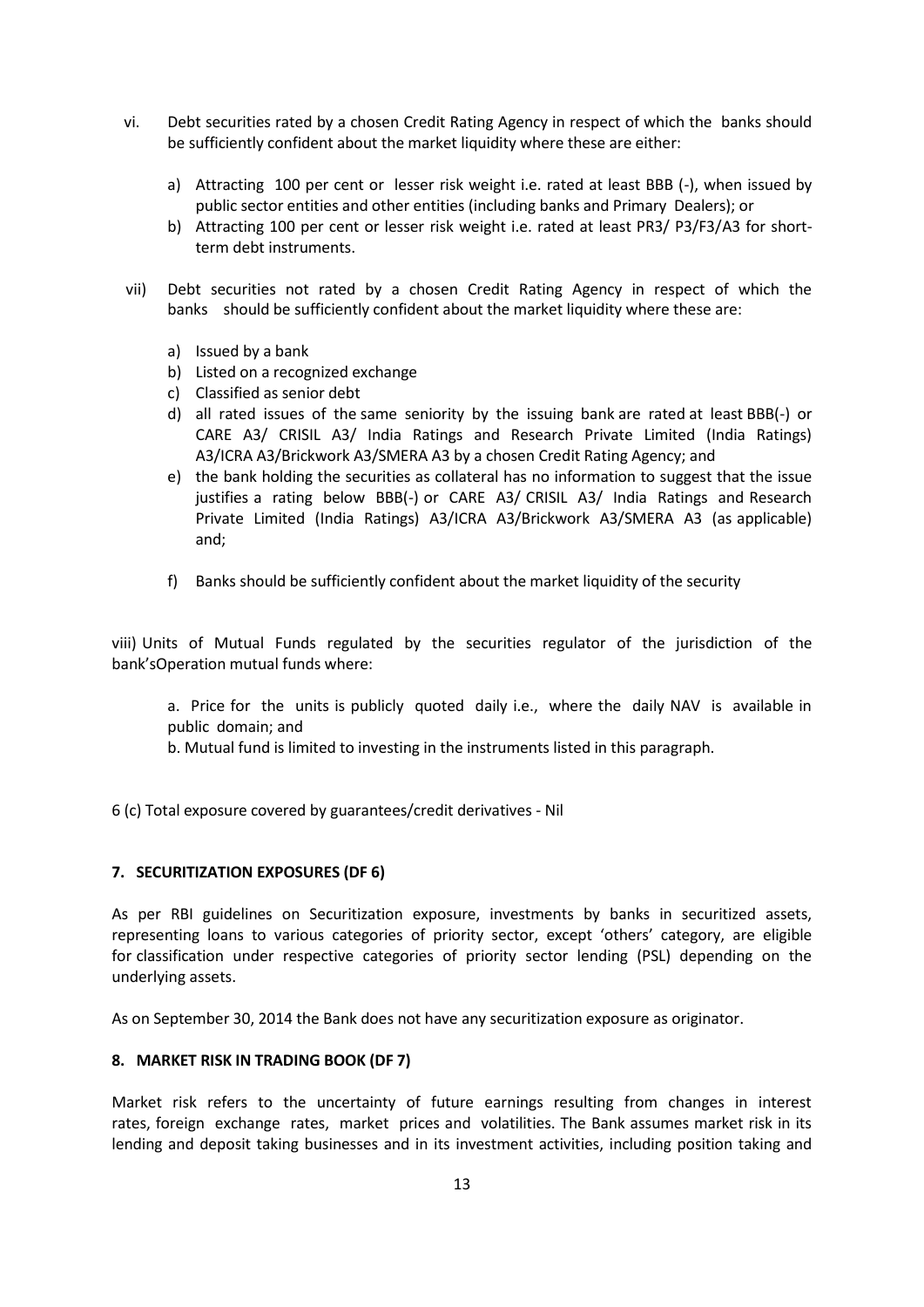trading. The market risk is managed in accordance with the investment policies, which are approved by the Board. These policies ensure that operations in securities, foreign exchange and derivatives are conducted in accordance with sound and acceptable business practices and are as per the extant regulatory guidelines, laws governing transactions in financial securities and the financial environment. Market Risk in Trading Book is assessed as per the Standardized Duration approach. The capital charge for Held for Trading (HFT) and Available for Sale (AFS) portfolios is computed as per Reserve Bank of India prudential guidelines.

Market risk management objectives:

The objectives of market risk management are as follows:

- Management of liquidity
- Management of interest rate risk and exchange rate risk.
- Proper classification and valuation of investment portfolio
- Adequate and proper reporting of investments and derivative products
- Compliance with regulatory requirements

Structure and organization of the market risk management function:

The ALCO is the focal point for placing various notes/ reports with regard to liquidity risks.

Strategies and processes:

To comply with the regulatory guidelines and to have independent control groups there is clear functional separation of:

- Trading (Front office)
- Monitoring and control (Middle office) and
- Settlements (Back office)

The strategy/guidelines for controlling market risk include:

- Direct involvement of experienced line management
- Stringent controls and limits
- Strict segregation of front, middle and back office duties
- Comprehensive periodical reporting of positions
- Regular independent reviews of all controls and limits
- Rigorous testing and auditing of all pricing, trading and risk management

The scope and nature of risk reporting and measurement systems:

Reporting - The Bank periodically reports on the various investments and their related risk measures to the senior management and the committees of the Board. The Bank also periodically reports to its regulator in compliance with regulatory requirements.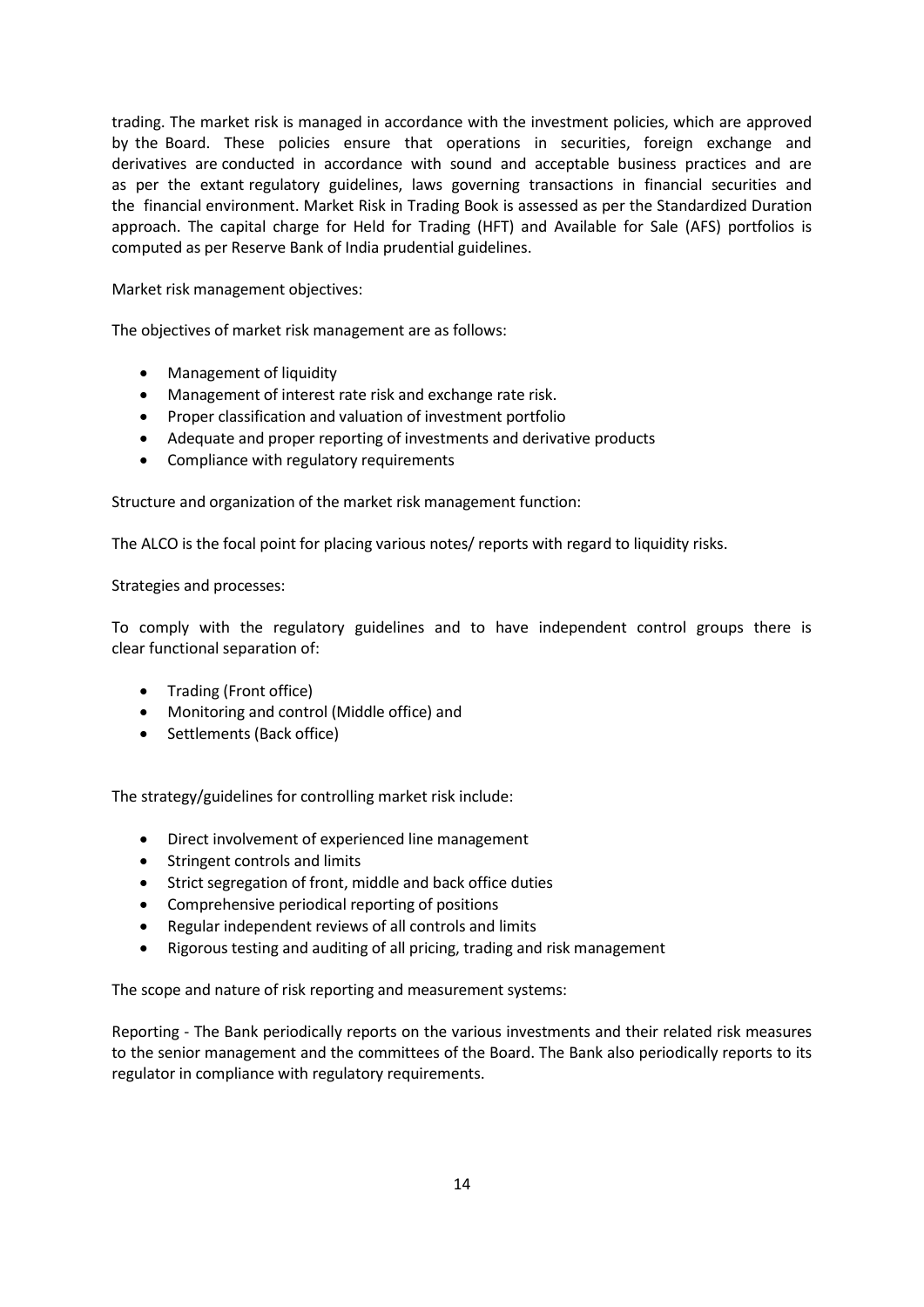Measurement - The Bank has devised various risk metrics for measuring market risk. These are reported to Asset Liability Management Committee. Some of the risk metrics adopted by the Bank for monitoring its risks are Value-at-Risk, Earnings at Risk, Modified Duration, Stop Loss limits amongst others.

| Particulars As on September 30, 2014   | (Rs in crore) |  |
|----------------------------------------|---------------|--|
| Capital requirements for market risk   |               |  |
| Interest Rate Risk                     | 93.99         |  |
| Foreign Exchange Risk (Including gold) | 3.60          |  |
| <b>Equity Risk</b>                     | 58.29         |  |
| Capital requirement for Market Risk    | 155.88        |  |

#### **9. OPERATIONAL RISK (DF 8)**

Operational risk is defined as the risk of loss resulting from inadequate or failed internal processes, people and systems or from external events. Operational risk includes legal risk but excludes strategic and reputational risk.

The Bank has put in place a Board approved Operational Risk Management Policy which outlines overall framework for management of Operational Risk. The bank is also conducting risk and control self assessment excises (RCSA).

The Bank manages Operational Risk by way of adopting best practices in processes as well as Products. Utmost importance is given on communication and understanding of processes at transactional level and compliance to same are monitored through effective internal audits.

The Bank's selection of personnel and systems of rewarding performance is aligned to meet the Bank's stated key priorities. There is a commitment to training and upgrading of staff skills. Strong 'ownership' of exposures is encouraged, through rewards as well as strong accountability.

The Bank understands the criticality of business continuity in the event of any undesirable/ unforeseen incident and has put in place an exhaustive Business Continuity Plan (BCP) in place which is subject to periodic drills. The Bank has robust Information Technology set up with Disaster Recovery (DR) site for critical functions and backups. Further there is a strict adherence to Information Security Policy across the Bank.

As per the mandate from RBI, the Bank is following the Basic Indicator Approach (BIA) for assessment of Operational Risk Capital. The Bank is taking quantitative and qualitative steps in view of moving towards advanced approaches as prescribed by RBI.

Capital requirement for operational risk as per Basic Indicator Approach (BIA) as on September 30, 2014 is Rs.233.72crore.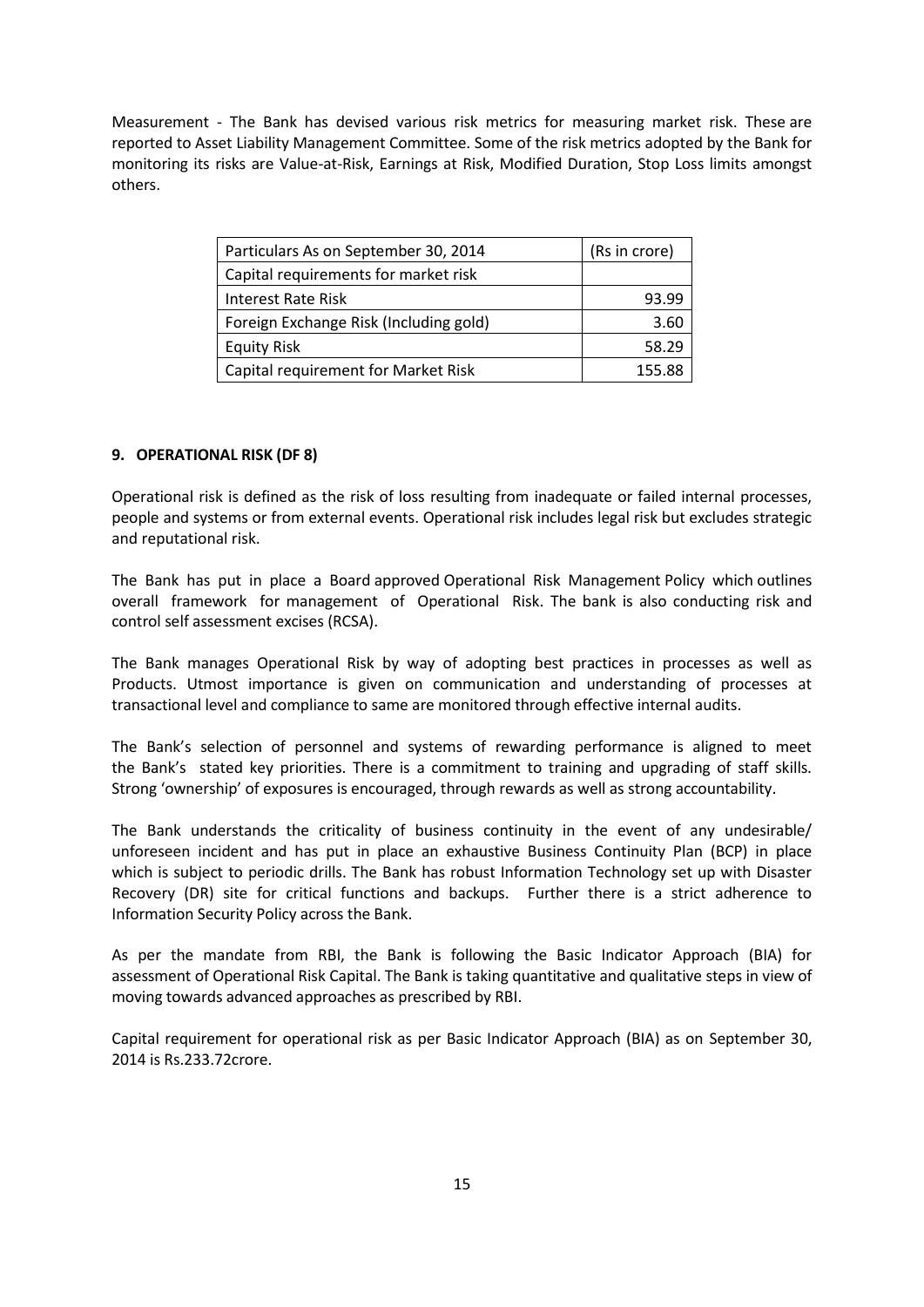#### **10. INTEREST RATE RISK IN BANKING BOOK (DF 9)**

Interest Rate Risk in the Banking Book (IRRBB):

Interest rate risk is the potential change in Net Interest Income (NII) or Economic Value of Equity (Balance Sheet impact), caused by unexpected changes in market interest rates. Since NII or Net Interest Margin (NIM) of Bank is dependent on the movements of interest rates, any mismatches or gaps in the cash-flows on re-pricing dates exposes Bank's NII or NIM to interest rate risk. Interest Rate Risk in Banking Book results from an unavoidable position or gap arising from Bank's normal day to day business by holding assets and liabilities in different maturities and different re-pricing dates.

Risk management framework and monitoring:

The Board of the Bank, through Asset liability Management Committee , has overall responsibility for management of risks and it sets limits and policies for management of liquidity risk, market risk including foreign exchange, interest rate and equity risk. The Asset Liability Management Committee (ALCO), a strategic decision making body constituted by Board, headed by Chief Operating Officer and comprising of senior executives of the Bank is responsible for deciding the mix and maturity profile of the assets and liabilities, recommendation of risk policies, setting up of prudential limits to manage the risks and ensuring compliance with the limits set by the Board. The ALM policy of the Bank includes the prudential limits on interest rate risk, liquidity risk, foreign exchange risk and equity risk.

Risk Management Department is responsible for monitoring the limits laid down in the ALM Policy through various reports.

Risk measurement and reporting framework:

As a part of its regular activities, ALCO manages the impact of the interest rate risk in banking book, through various limits, reports and tools such as interest rate sensitive gaps, Earnings at risk analysis, duration gap analysis, stress testing, etc. detailed as follows:

Interest rate sensitivity :

The interest rate gap risk, at any given date, is the risk arising from the mismatches in the assets & liabilities over the different time intervals. These mismatches or gaps are arrived at after matching rate sensitive assets and rate sensitive liabilities in the particular time bucket taking into account all assets and liabilities (including off Balance Sheet exposure). The rate sensitive assets and liabilities are grouped in the buckets as per the residual maturity or re-pricing date, whichever is earlier and is reported on monthly basis. The gap indicates whether net interest income is positively or negatively impacted by a change in interest rates and the magnitude of the gap approximates the change in net interest income for any given interest rate shift. Limits are fixed on individual gaps.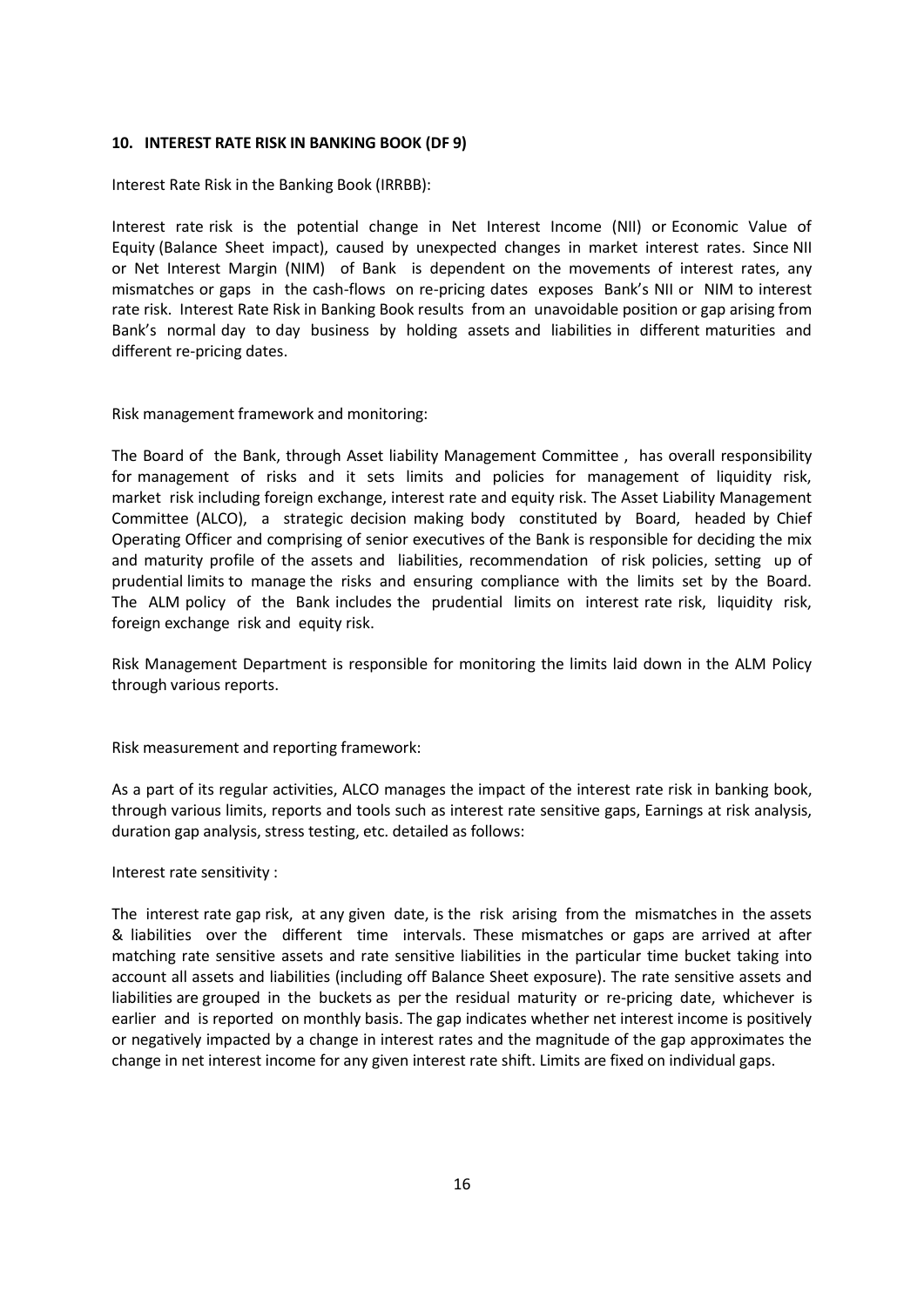#### Earnings at Risk Analysis (EaR):

The gaps in the report indicates whether the Bank is in a position to benefit from rising interest rates by having a positive gap (RSA > RSL) or whether it is in a position to benefit from declining interest rates by a negative gap (RSL >RSA). The Bank monitors the Earnings at Risk on NII for 2% change in interest rates on the open periodic gaps.

#### Stress testing:

The Bank measures the impact on NII/ EaR after taking into account various possible movement in Interest rates across tenor and impact on the earnings is calculated for each of these scenarios.

#### Duration gap analysis:

Movement in the interest rates also have a long-term impact on the market value of equity of the Bank, as the economic value of the Bank's assets, liabilities and off-Balance Sheet positions get affected. Duration is a measure of interest rate sensitivity of assets, liabilities and also equity. It may be defined as the percentage change in the market value of an asset or liability (or equity) for a given change in interest rates. Thus Duration Gap Analysis measures by how much the market value of equity of a firm would change for the possible change in the interest rates.

The following tables show the impact on NII and economic value of equity for a given change in the interest rates. The impact is calculated assuming parallel shifts in the yield curve across all time buckets.

#### i) Impact on NII:

Changes in interest rates (in bps)

(Rs in crore)

| Currency   | 100         | 200<br>∠∪∪ |
|------------|-------------|------------|
| <b>INR</b> | ∽<br>$\sim$ | 74.55      |

#### ii) Impact on economic value of equity:

Changes in interest rates (in bps)

|  | Rs in crore) |  |
|--|--------------|--|
|  |              |  |
|  |              |  |

|            |       | (Rs in crore) |
|------------|-------|---------------|
| Currency   | 100   | 200           |
| <b>INR</b> | 96.50 | 192.99        |

\* No major exposure in foreign currencies

#### **11. General disclosures for exposures related to counter party credit risk (DF 10)**

#### Counterparty exposure

Counterparty credit risk in case of derivative contracts arises from the forward contracts. The Subsequent credit risk exposures depend on the value of underlying market factors (e.g., interest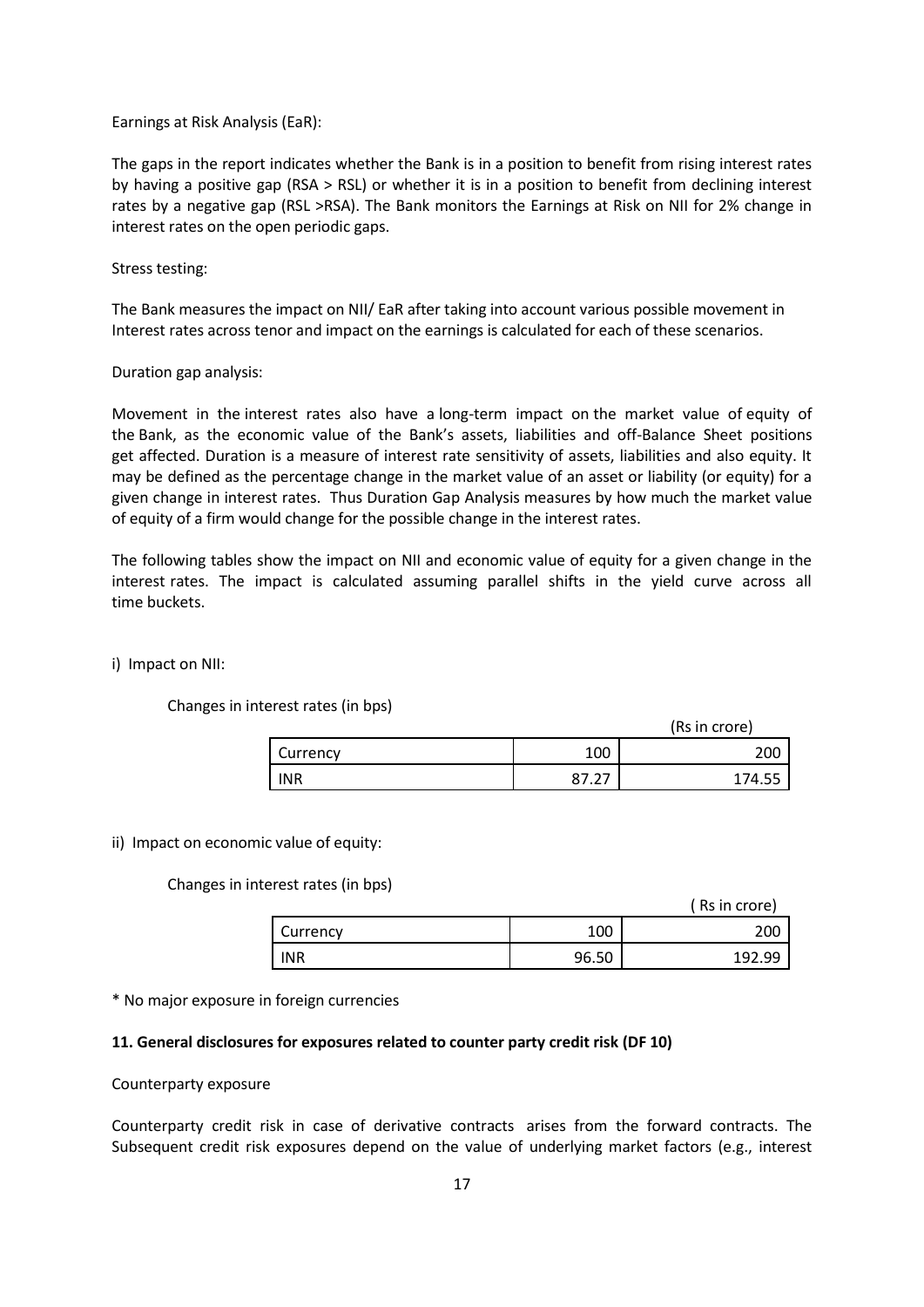rates and foreign exchange rates), which can be volatile and uncertain in nature. The Bank does not enter into derivative transactions other than forward transactions.

Credit limits:

The credit limit for counterparty bank is fixed based on their financial performance as per the latest audited financials. Various financial parameters such as NPA ratios, liquidity ratios, etc are taken into consideration while assigning the limit. Credit exposure is monitored to ensure it does not exceed the approved credit limit.

# Credit exposures on forward contracts

The Bank enters into the forward contracts in the normal course of business for positioning and arbitrage purposes, as well as for its own risk management needs, including mitigation of interest rate and foreign currency risk. Derivative exposures are calculated according to the current exposures method.

# Credit exposure as on September 30, 2014 (Rs in crore)

|                   | Notional<br>Amount | positive<br>Gross<br>value of the contracts | fair   Potential Future   Total<br>Exposure | Credit<br>Exposure |
|-------------------|--------------------|---------------------------------------------|---------------------------------------------|--------------------|
| Forward contracts | 5876.06            | 6452.63                                     | 129.05                                      | 6581.69            |

# **12. Composition of Capital (DF 11)**

(Rs in crore)

|                | Common EquityTier1capital: instruments and reserves                                                                            |         |
|----------------|--------------------------------------------------------------------------------------------------------------------------------|---------|
| 1              | Directly issued qualifying common share capital plus related stock<br>surplus(share premium)                                   | 1290.31 |
| 2              | Retained earnings                                                                                                              |         |
| 3              | Accumulated other comprehensive income (and other reserves)                                                                    | 2660.96 |
| $\overline{4}$ | Directly issued capital subject to phaseoutfromCET1 $\overline{(only applicable~to~non-}$ joint stock companies <sup>1</sup> ) |         |
| 5              | Common share capital issued by subsidiaries and held by third parties                                                          |         |
| 6              | CommonEquityTier1capitalbeforeregulatoryadjustments                                                                            | 3951.27 |
|                | CommonEquityTier1capital:regulatoryadjustments                                                                                 |         |
| $\overline{7}$ | Prudential valuation adjustments                                                                                               |         |
| 8              | Goodwill (netofrelatedtaxliability)                                                                                            |         |
| 9              | Intangibles(netofrelatedtaxliability)                                                                                          |         |
| 10             | Deferredtaxassets <sup>2</sup>                                                                                                 |         |
| 11             | Cash-flowhedgereserve                                                                                                          |         |
| 12             | Shortfallofprovisionstoexpectedlosses                                                                                          |         |
| 13             | Securitisation gain on sale                                                                                                    |         |
| 14             | Gainsandlossesduetochangesinowncreditriskonfairvalued liabilities                                                              |         |
| 15             | Defined-benefitpensionfundnetassets                                                                                            |         |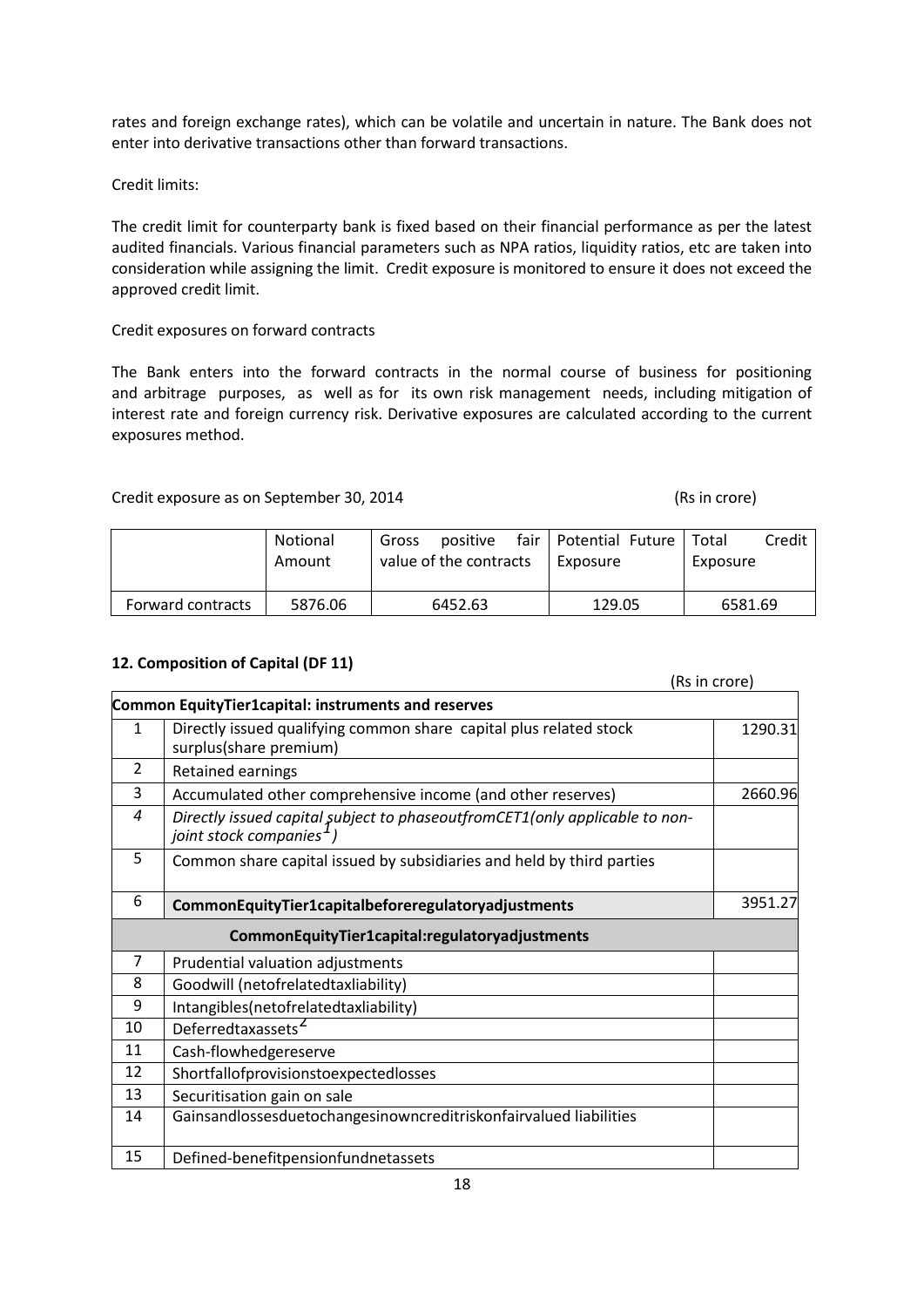| 16              | Investmentsinownshares(ifnotalreadynettedoffpaid-upcapitalon<br>reportedbalancesheet)                                                                    |         |
|-----------------|----------------------------------------------------------------------------------------------------------------------------------------------------------|---------|
| 17              | Reciprocalcross-holdingsincommonequity                                                                                                                   | 7.67    |
| 18              | Investmentsinthecapitalofbanking, financialandinsuranceentities                                                                                          |         |
|                 | thatareoutsidethescopeofregulatoryconsolidation, netofeligible                                                                                           |         |
|                 | shortpositions, where the bankdoes notown more than 10% of the                                                                                           |         |
| 19              | Significant investments inthecommon stockofbanking, financialand insurance                                                                               |         |
|                 | entitiesthatareoutsidethescopeofregulatory<br>consolidation,<br>netofeligibleshortpositions(amountabove10% threshold) $^3$                               |         |
| 20              | Mortgageservicingrights <sup>4</sup> (amountabove10%threshold)                                                                                           |         |
| 21              | Deferred tax assets arising from temporary differences <sup>5</sup> (amount                                                                              |         |
|                 | above10%threshold, netofrelatedtaxliability)                                                                                                             |         |
| 22              | Amountexceedingthe15%threshold <sup>b</sup>                                                                                                              |         |
| 23              | of which: significant investments in the common stock of<br>financialentities                                                                            |         |
| 24              | ofwhich:mortgageservicingrights                                                                                                                          |         |
| 25              | ofwhich:deferredtaxassetsarisingfromtemporarydifferences                                                                                                 |         |
| 26              | Nationalspecificregulatoryadjustments <sup>'</sup> (26a+26b+26c+26d)                                                                                     | 8.45    |
| 26a             | of which: Investments in the equity capital of unconsolidated                                                                                            |         |
|                 | insurancesubsidiaries                                                                                                                                    |         |
| 26 <sub>b</sub> | ofwhich:Investmentsintheequitycapitalofunconsolidatednon-<br>financialsubsidiaries <sup>c</sup>                                                          |         |
| 26c             | ofwhich:Shortfallintheequitycapitalofmajorityownedfinancial<br>entities which have not been consolidated with the bank                                   |         |
| 26d             | ofwhich: Unamortised pension funds expenditures                                                                                                          | 8.45    |
| 27              | Regulatoryadjustmentsapplied to Common Equity Tier 1 due to                                                                                              |         |
|                 | insufficientAdditionalTier1andTier2tocoverdeductions                                                                                                     |         |
| 28              | TotalregulatoryadjustmentstoCommonequityTier1                                                                                                            | 16.12   |
| 29              | CommonEquityTier1capital(CET1)                                                                                                                           | 3935.15 |
|                 | Additional Tier1capital: instruments                                                                                                                     |         |
| 30              | DirectlyissuedqualifyingAdditionalTier1instrumentsplusrelated                                                                                            |         |
| 31              | stocksurplus(sharepremium)(31+32)<br>ofwhich:classifiedasequityunderapplicableaccountingstandards                                                        |         |
|                 |                                                                                                                                                          |         |
| 32              | of which: classified as liabilities under applicable accounting                                                                                          |         |
|                 | standards(PerpetualdebtInstruments)                                                                                                                      |         |
| 33              | Directly issued capital instruments subject to phase out from                                                                                            |         |
| 34              | AdditionalTier1instruments (andCET1instruments notincludedin<br>row<br>5)<br>issued by subsidiaries and held by third parties (amount allowedingroupAT1) |         |
|                 |                                                                                                                                                          |         |
| 35              | ofwhich:instrumentsissuedbysubsidiariessubjecttophaseout                                                                                                 |         |
| 36              | AdditionalTier1capitalbeforeregulatoryadjustments                                                                                                        |         |
|                 | AdditionalTier1capital:regulatoryadjustments                                                                                                             |         |
| 37              | InvestmentsinownAdditionalTier1instruments                                                                                                               |         |
| 38              | Reciprocalcross-holdingsinAdditionalTier1instruments                                                                                                     |         |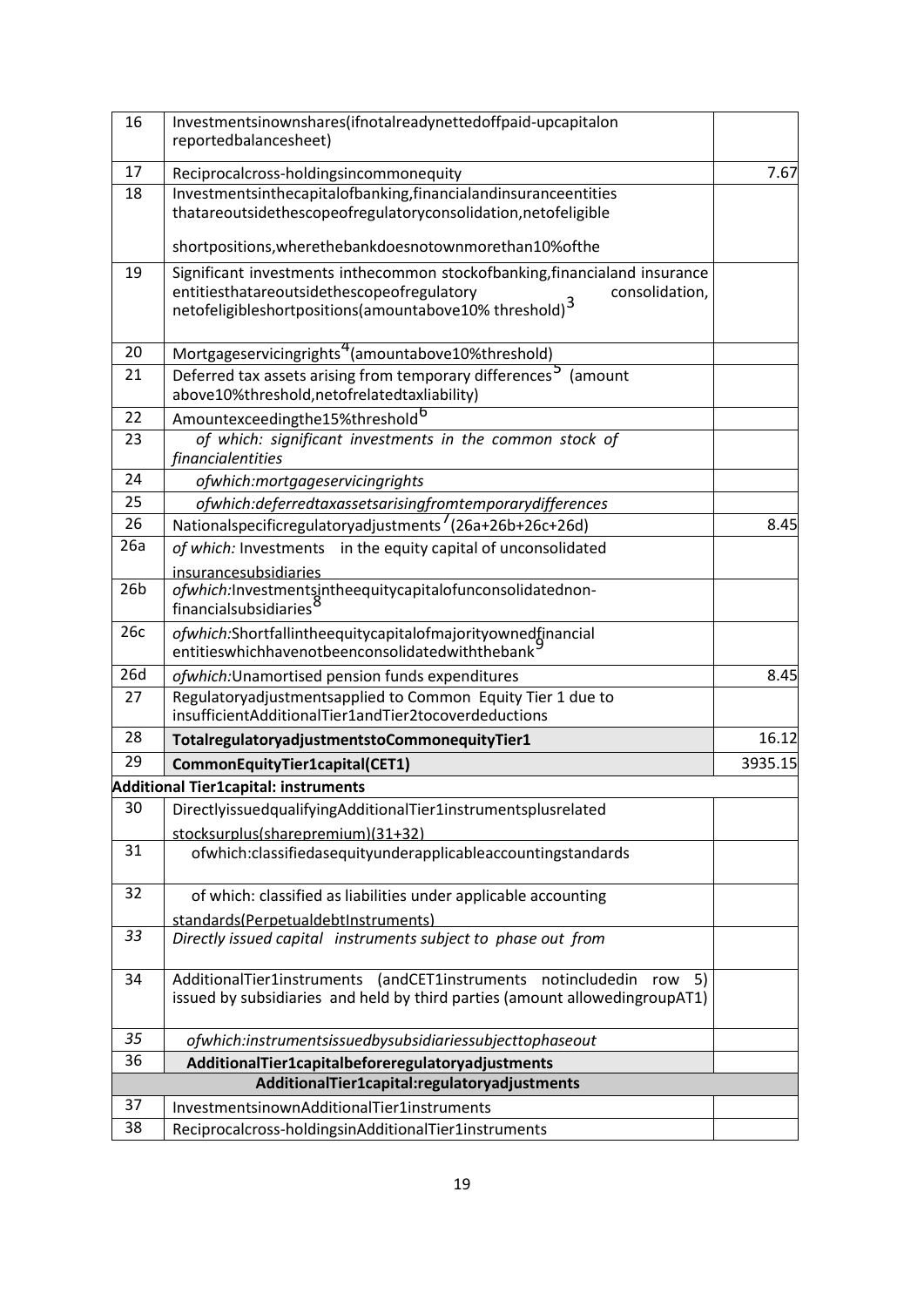| 39              | Investmentsinthecapitalofbanking, financial and insurance entities<br>thatareoutsidethescopeofregulatoryconsolidation, netofeligibleshortposition<br>s, where the bank does noto wnmore than 10% of the issued<br>common<br>share<br>capital of the entity (amount above 10%threshold) |         |
|-----------------|----------------------------------------------------------------------------------------------------------------------------------------------------------------------------------------------------------------------------------------------------------------------------------------|---------|
| 40              | Significantinvestments inthecapitalofbanking, financialand insurance entities<br>that<br>outside<br>the<br>regulatory<br>are<br>οf<br>scope<br>$10\,$<br>consolidation(netofeligibleshortpositions)                                                                                    |         |
| 41              | Nationalspecificregulatoryadjustments(41a+41b)                                                                                                                                                                                                                                         |         |
| 41a             | in the<br>Additional Tier 1 capital of<br>of which: Investments<br>unconsolidatedinsurancesubsidiaries                                                                                                                                                                                 |         |
| 41 <sub>b</sub> | ofwhich:ShortfallintheAdditionalTier1capitalofmajorityowned<br>financialentitieswhichhavenotbeenconsolidatedwiththebank                                                                                                                                                                |         |
| 42              | RegulatoryadjustmentsappliedtoAdditionalTier1duetoinsufficient                                                                                                                                                                                                                         |         |
| 43              | TotalregulatoryadjustmentstoAdditionalTier1capital                                                                                                                                                                                                                                     |         |
| 44              | AdditionalTier1capital(AT1)                                                                                                                                                                                                                                                            |         |
| 44a             | Additional Tier1 capital reckoned for capital adequacy $11$                                                                                                                                                                                                                            |         |
| 45              | Tier1capital(T1=CET1+AdmissibleAT1)(29+44a)                                                                                                                                                                                                                                            | 3935.15 |
|                 | Tier2capital:instrumentsandprovisions                                                                                                                                                                                                                                                  |         |
| 46              | DirectlyissuedqualifyingTier2instrumentsplusrelatedstocksurplus                                                                                                                                                                                                                        | 150.00  |
| 47              | DirectlyissuedcapitalinstrumentssubjecttophaseoutfromTier2                                                                                                                                                                                                                             |         |
| 48              | (andCET1andAT1instrumentsnotincludedin<br>Tier2instruments<br>rows5or34)issuedbysubsidiariesandheldbythirdparties(amount<br>allowedingroupTier2)                                                                                                                                       |         |
| 49              | ofwhich:instrumentsissuedbysubsidiariessubjecttophaseout                                                                                                                                                                                                                               |         |
| 50              | Provisions                                                                                                                                                                                                                                                                             |         |
| 51              | Tier2capitalbeforeregulatoryadjustments                                                                                                                                                                                                                                                |         |
|                 | Tier2capital:regulatoryadjustments                                                                                                                                                                                                                                                     |         |
| 52              | InvestmentsinownTier2instruments                                                                                                                                                                                                                                                       |         |
| 53              | Reciprocalcross-holdingsinTier2instruments                                                                                                                                                                                                                                             | 10.00   |
| 54              | Investmentsinthecapitalofbanking, financial and insurance entities<br>thatareoutsidethescopeofregulatoryconsolidation, netofeligibleshortposition<br>s, where the bank does notown more than 10% of the issued commons hare capitalo<br>ftheentity(amountabovethe10%threshold)         | 42.00   |
| 55              | investments <sup>13</sup><br>Significant<br>the capital<br>in<br>banking,<br>financial<br>and<br>regulatory<br>insurance<br>entities<br>outside<br>the<br>of<br>that<br>are<br>scope<br>consolidation(netofeligibleshortpositions)                                                     |         |
| 56              | Nationalspecificregulatoryadjustments(56a+56b)                                                                                                                                                                                                                                         |         |
| 56a             | of which: Investments<br>in the Tier 2 capital of unconsolidated<br>insurancesubsidiaries                                                                                                                                                                                              |         |
| 56b             | ofwhich:ShortfallintheTier2capitalofmajorityownedfinancial                                                                                                                                                                                                                             |         |
| 57              | entitieswhichhavenotbeenconsolidatedwiththebank                                                                                                                                                                                                                                        |         |
|                 | TotalregulatoryadjustmentstoTier2capital                                                                                                                                                                                                                                               | 52.00   |
| 58              | Tier2capital(T2)                                                                                                                                                                                                                                                                       | 277.65  |
| 58a             | 14,<br>Tier2capitalreckonedforcapitaladequacy                                                                                                                                                                                                                                          | 277.65  |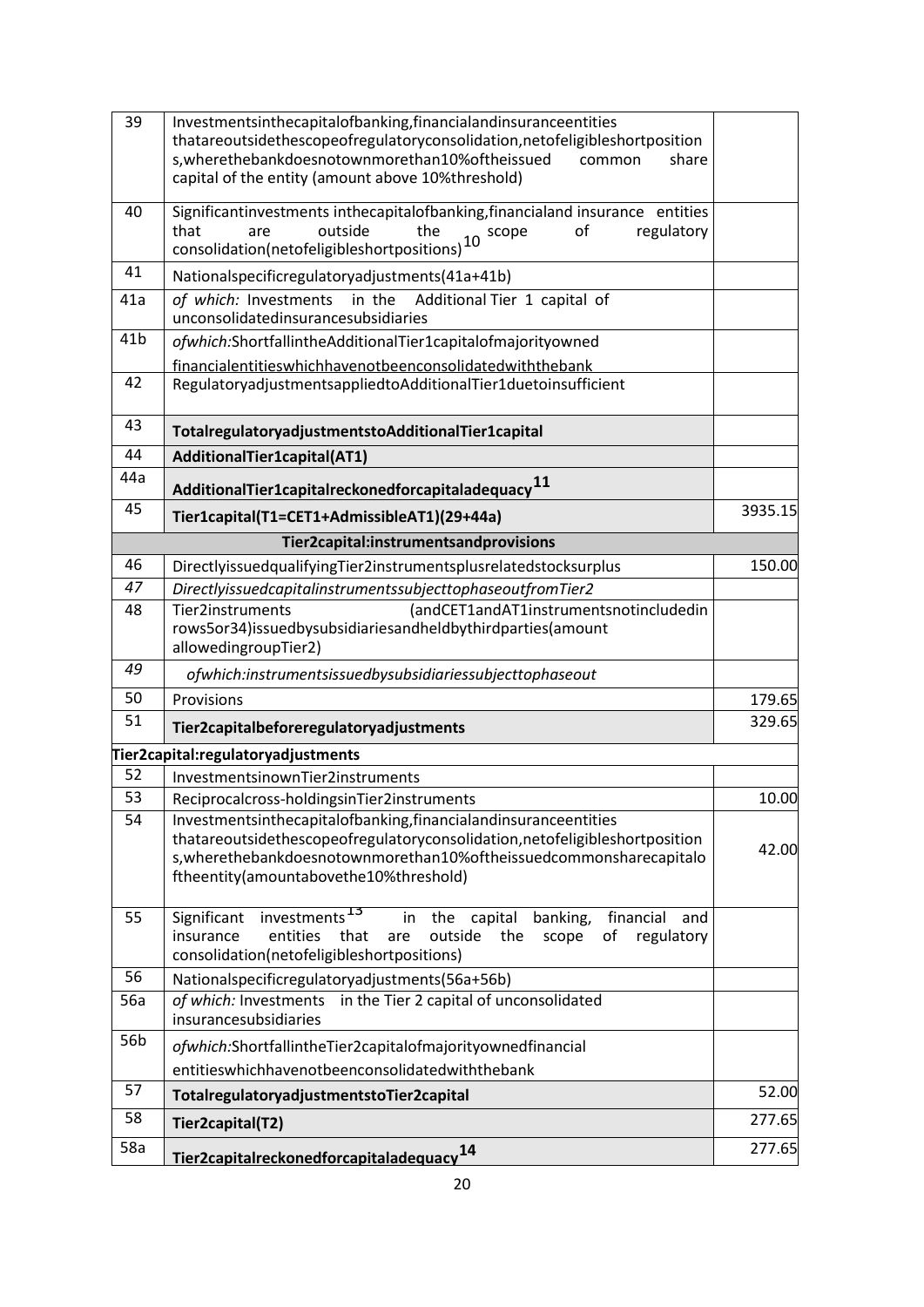| 58b                                                                    | ExcessAdditionalTier1capitalreckonedasTier2capital                                                                               |          |
|------------------------------------------------------------------------|----------------------------------------------------------------------------------------------------------------------------------|----------|
| 58c                                                                    | TotalTier2capitaladmissibleforcapitaladequacy(58a+58b)                                                                           | 277.65   |
| 59                                                                     | Totalcapital(TC=T1+AdmissibleT2)(45+58c)                                                                                         | 4212.80  |
| 60                                                                     | Totalriskweightedassets(60a+60b+60c)                                                                                             | 29239.79 |
| 60a                                                                    | ofwhich:totalcreditriskweightedassets                                                                                            | 24910.83 |
| 60b                                                                    | ofwhich:totalmarketriskweightedassets                                                                                            | 1732.00  |
| 60c                                                                    | ofwhich:totaloperationalriskweightedassets                                                                                       | 2596.96  |
|                                                                        | <b>Capital ratios and buffers</b>                                                                                                |          |
| 61                                                                     | CommonEquityTier1(asapercentageofriskweightedassets)                                                                             | 13.46%   |
| 62                                                                     | Tier1(asapercentageofriskweightedassets)                                                                                         | 13.46%   |
| 63                                                                     | Totalcapital(asapercentageofriskweightedassets)                                                                                  | 14.41%   |
| 64                                                                     | Institutionspecificbuffer requirement(minimumCET1requirement<br>pluscapitalconservationpluscountercyclicalbufferrequirementsplus | 5.5%     |
|                                                                        | G-SIBbufferrequirement, expressed as apercentage of risk weighted assets)                                                        |          |
| 65                                                                     | ofwhich:capitalconservationbufferrequirement                                                                                     |          |
| 66                                                                     | ofwhich:bankspecificcountercyclicalbufferrequirement                                                                             |          |
| 67                                                                     | ofwhich:G-SIBbufferrequirement                                                                                                   |          |
| 68                                                                     | CommonEquityTier1availabletomeetbuffers(asapercentageof                                                                          | 7.96%    |
|                                                                        | riskweightedassets)                                                                                                              |          |
|                                                                        | <b>National minima(if different from BaselIII)</b>                                                                               |          |
| 69                                                                     | NationalCommonEquityTier1minimumratio(ifdifferentfromBasel                                                                       | 5.5%     |
| 70                                                                     | NationalTier1minimumratio(ifdifferentfromBaselIII minimum)                                                                       | 7%       |
| 71                                                                     | National total capital minimum ratio (if different from Basel III                                                                | 9%       |
|                                                                        | Amounts below the thresholds for deduction (before risk weighting)                                                               |          |
| 72                                                                     | Non-significantinvestmentsinthecapitalofotherfinancialentities                                                                   |          |
| 73                                                                     | Significantinvestmentsinthecommonstockoffinancialentities                                                                        |          |
| 74                                                                     | Mortgageservicingrights(netofrelatedtaxliability)                                                                                |          |
| 75                                                                     | Deferredtaxassetsarisingfromtemporarydifferences(netofrelated taxliability)                                                      |          |
|                                                                        | Applicable caps on the inclusion of provisions in Tier2                                                                          |          |
| 76                                                                     | Provisions eligible for inclusion in Tier 2 in respect of exposures subject to                                                   | 179.65   |
|                                                                        | standardized approach(prior to application of cap)                                                                               |          |
| 77                                                                     | CaponinclusionofprovisionsinTier2understandardisedapproach                                                                       |          |
| 78                                                                     | Provisionseligible for inclusionin Tier 2 in respect of exposures                                                                |          |
|                                                                        | subjecttointernalratings-basedapproach(priortoapplicationofcap)                                                                  |          |
| 79                                                                     | CapforinclusionofprovisionsinTier2underinternalratings-based approach                                                            |          |
| Capitalinstrumentssubjecttophase-outarrangements(onlyapplicablebetween |                                                                                                                                  |          |
|                                                                        | March31,2017andMarch31,2022                                                                                                      |          |
| 80                                                                     | CurrentcaponCET1instrumentssubjecttophaseoutarrangements                                                                         |          |
| 81                                                                     | Amount excluded from CET1 due to cap (excess over cap after                                                                      |          |
|                                                                        | redemptionsandmaturities)                                                                                                        |          |
| 82                                                                     | CurrentcaponAT1instrumentssubjecttophaseoutarrangements                                                                          |          |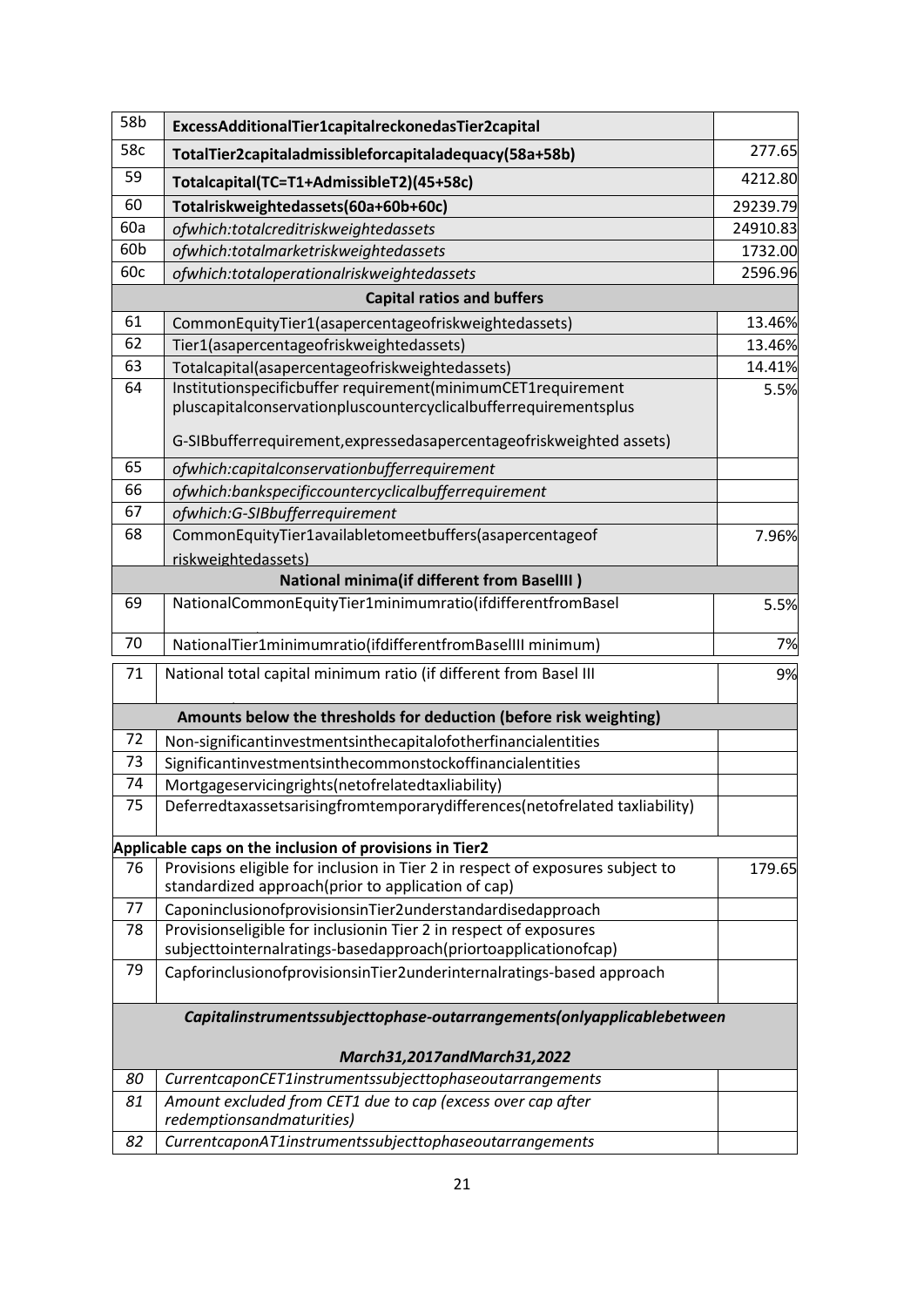| 83 | Amount excluded from AT1 due to cap (excess over cap after<br>redemptionsandmaturities) |  |
|----|-----------------------------------------------------------------------------------------|--|
| 84 | CurrentcaponT2instrumentssubjecttophaseoutarrangements                                  |  |
| 85 | Amount excluded from T2 due to cap (excess over cap after<br>redemptionsandmaturities)  |  |

# **13. Main Features of Regulatory Capital Instruments**

| S.No           |                                                                 |                                |  |
|----------------|-----------------------------------------------------------------|--------------------------------|--|
| $\mathbf{1}$   | Issuer                                                          | KARUR VYSYA BANK LIMITED       |  |
| $\overline{2}$ | Unique identifier (e.g. CUSIP, ISIN or Bloomberg identifier     | INE036D09013                   |  |
|                | for private placement)                                          |                                |  |
| 3              | Governing law(s) of the instrument                              | Indian LawRegulatory Treatment |  |
| 4              | <b>Transitional Basel III rules Subordinated</b>                | Tier 2 Bonds                   |  |
| 5              | Post-transitional Basel III rules                               | Ineligible                     |  |
| 6              | Eligible at solo/group/ group & solo                            | Solo                           |  |
| $\overline{7}$ | Instrument type                                                 | <b>Tier 2 Debt Instruments</b> |  |
| 8              | Amount recognized in regulatory capital (Rs. in million, as     | 1500                           |  |
|                | of most recent reporting date.                                  |                                |  |
| 9              | Par value of instrument                                         | 10 LACS                        |  |
| 10             | Accounting classification                                       | Liability                      |  |
| 11             | Original date of issuance                                       | 25.09.2009                     |  |
| 12             | Perpetual or dated                                              | Dated                          |  |
| 13             | Original maturity date                                          | 25.09.2019                     |  |
| 14             | Issuer call subject to prior supervisory approval               | No                             |  |
| 15             | Optional call date, contingent call dates and redemption        | <b>NA</b>                      |  |
|                | amount                                                          |                                |  |
| 16             | Subsequent call dates, if applicable                            | <b>NA</b>                      |  |
| 17             | Coupons / dividends                                             | coupon                         |  |
| 18             | Fixed or floating dividend/coupon                               | Fixed                          |  |
| 19             | Coupon rate and any related index                               | 9.86% p.a.                     |  |
| 20             | Existence of a dividend stopper                                 | <b>No</b>                      |  |
| 21             | Fully discretionary, partially discretionary or Mandatory       | Mandatory                      |  |
| 22             | Existence of step up or other incentive to redeem               | No                             |  |
| 23             | Noncumulative or cumulative Cumulative                          | Cumulative                     |  |
| 24             | Convertible or Non-convertible                                  | Non Convertible                |  |
| 25             | If convertible, conversion trigger(s)                           | <b>NA</b>                      |  |
| 26             | If convertible, fully or partially                              | <b>NA</b>                      |  |
| 27             | If convertible, conversion rate                                 | <b>NA</b>                      |  |
| 28             | If convertible, mandatory or optional conversion                | <b>NA</b>                      |  |
| 29             | If convertible, specify instrument type convertible into        | <b>NA</b>                      |  |
| 30             | If convertible, specify issuer of instrument it converts into   | <b>NA</b>                      |  |
| 31             | Write-down feature                                              | No                             |  |
| 32             | If write-down, write-down trigger(s)                            | <b>NA</b>                      |  |
| 33             | If write-down, full or partial                                  | <b>NA</b>                      |  |
| 34             | If write-down, permanent or temporary                           | <b>NA</b>                      |  |
| 35             | write-down,<br>If<br>description<br>temporary<br>of<br>write-up | <b>NA</b>                      |  |